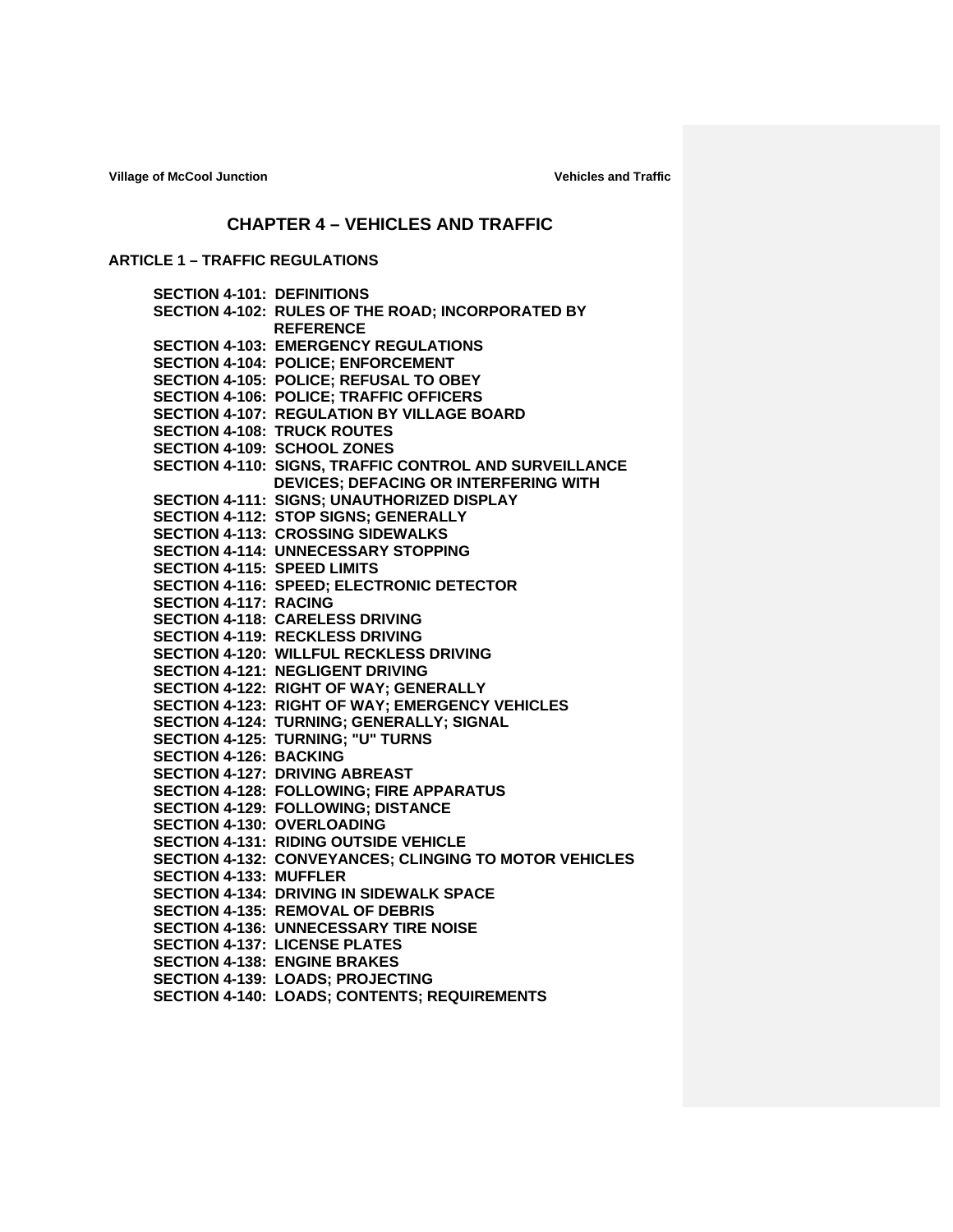## **ARTICLE 2 – PARKING**

| <b>SECTION 4-201: GENERALLY</b>    | <b>SECTION 4-202: REGULATION BY VILLAGE BOARD</b><br><b>SECTION 4-203: MAXIMUM TIME LIMIT</b><br><b>SECTION 4-204: BUSINESS DISTRICT UNLOADING</b><br><b>SECTION 4-205: TRUCK PARKING AREAS; REGULATIONS</b> |
|------------------------------------|--------------------------------------------------------------------------------------------------------------------------------------------------------------------------------------------------------------|
| <b>SECTION 4-208: PRIVATE LOTS</b> | <b>SECTION 4-206: TRAILERS AND MOTOR HOMES PROHIBITED</b><br><b>SECTION 4-207: UNLOADING; FREIGHT VEHICLES</b>                                                                                               |
|                                    | <b>SECTION 4-209: CURBS PAINTED</b><br><b>SECTION 4-210: OBSTRUCTING TRAFFIC</b><br><b>SECTION 4-211: STREET INTERSECTIONS</b>                                                                               |
|                                    | SECTION 4-212: ALLEYS; OBSTRUCTION; LOADING AND UNLOADING<br><b>SECTION 4-213: EMERGENCY VEHICLES; EXCEPTION</b>                                                                                             |
|                                    | <b>SECTION 4-214: FIRE HYDRANTS AND STATION</b><br><b>SECTION 4-215: SNOW REMOVAL AND STREET CLEANING</b><br><b>SECTION 4-216: DISPLAY OR REPAIR OF VEHICLE</b>                                              |
|                                    | SECTION 4-217: REMOVAL OF ILLEGALLY PARKED VEHICLES<br><b>SECTION 4-218: HANDICAPPED OR DISABLED PERSONS:</b><br>HANDICAPPED PARKING INFRACTION; DEFINED                                                     |
|                                    | <b>SECTION 4-219: HANDICAPPED OR DISABLED PERSONS:</b><br><b>DESIGNATION OF ONSTREET PARKING SPACES:</b><br><b>DISPLAY OF PERMITS</b>                                                                        |
|                                    | <b>SECTION 4-220: HANDICAPPED OR DISABLED PERSONS:</b><br><b>DESIGNATION OF OFFSTREET PARKING SPACES</b>                                                                                                     |
|                                    | SECTION 4-221: HANDICAPPED OR DISABLED PERSONS; INDIVIDUAL<br><b>PERMIT</b>                                                                                                                                  |
|                                    | SECTION 4-222: HANDICAPPED OR DISABLED PERSONS; MOTOR<br><b>VEHICLE PERMIT</b>                                                                                                                               |
|                                    | SECTION 4-223: HANDICAPPED OR DISABLED PERSONS; PERMIT<br><b>CONTENTS; PROHIBITED ISSUANCE; DUPLICATE</b><br><b>PERMITS</b>                                                                                  |
|                                    | SECTION 4-224: HANDICAPPED OR DISABLED PERSONS; PERMITS;<br>PERIOD VALID; RENEWAL; FEE                                                                                                                       |
|                                    | SECTION 4-225: HANDICAPPED OR DISABLED PERSONS; PERMITS<br>NONTRANSFERABLE; VIOLATION; SUSPENSION                                                                                                            |
|                                    | SECTION 4-226: HANDICAPPED OR DISABLED PERSONS; REMOVAL<br>OF UNAUTHORIZED VEHICLE                                                                                                                           |
|                                    | SECTION 4-227: HANDICAPPED OR DISABLED PERSONS; CITATION,<br><b>ISSUANCE; COMPLAINT; TRIAL; DISMISSAL</b>                                                                                                    |

# **ARTICLE 3 – BICYCLES AND MINI-BIKES**

**SECTION 4-301: BICYCLES SECTION 4-302: MINI-BIKES; UNLAWFUL OPERATION**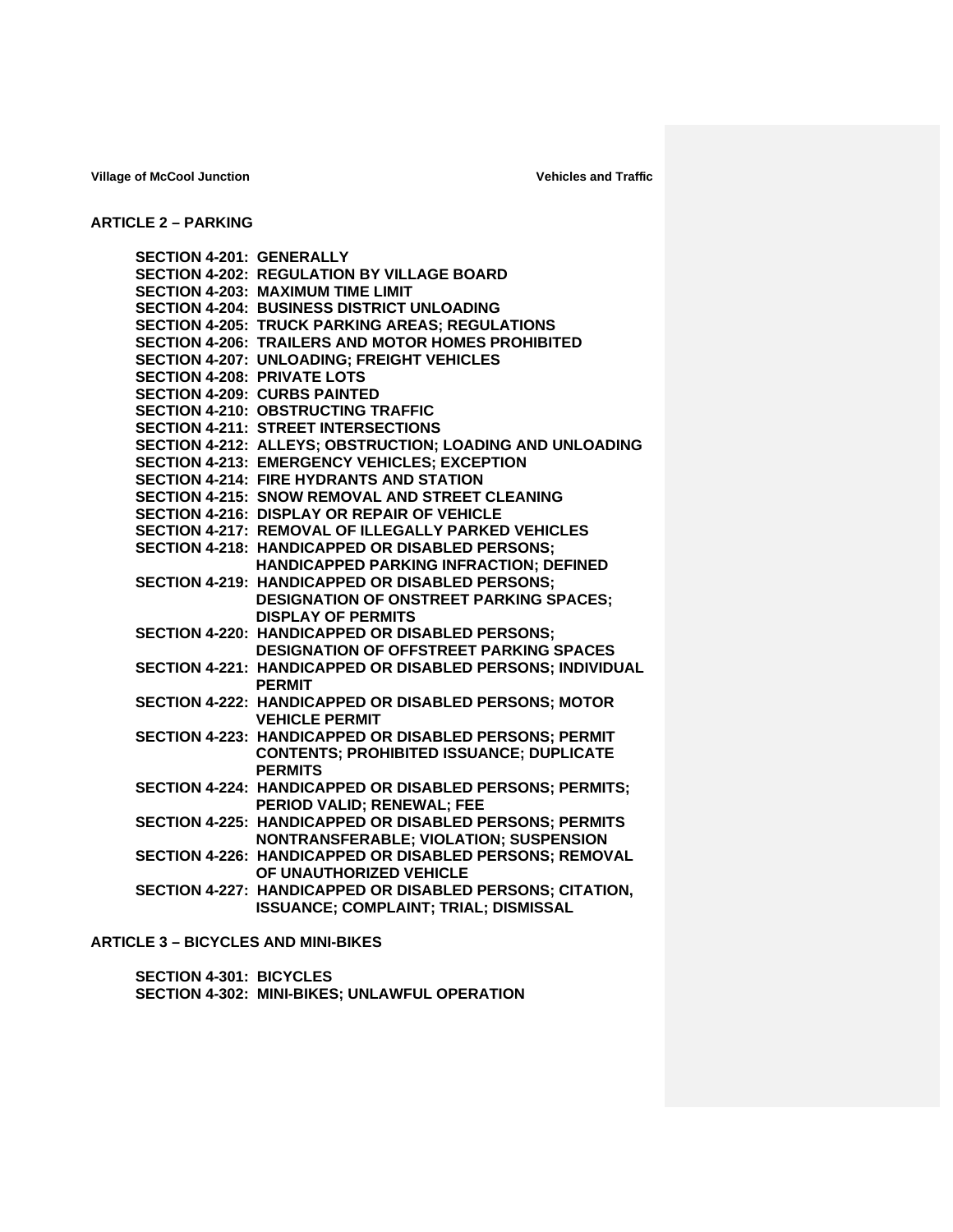**SECTION 4-303: MINI-BIKES; EMERGENCIES AND PARADES SECTION 4-304: MINI-BIKES; PUBLIC LANDS SECTION 4-305: MINI-BIKES; TRAFFIC LAWS INAPPLICABLE**

**ARTICLE 4 – MOPEDS AND MOTORCYCLES**

**SECTION 4-401: MOPEDS; DEFINED; STATUTORY REGULATION SECTION 4-402: MOPEDS; OPERATOR'S LICENSE REQUIRED SECTION 4-403: MOPEDS; TRAFFIC REGULATIONS APPLICABLE SECTION 4-404: MOPEDS; USE OF TRAFFIC LANES SECTION 4-405: MOPEDS; EQUIPMENT SECTION 4-406: MOPEDS; HELMET SECTION 4-407: MOTORCYCLES; OPERATION SECTION 4-408: MOTORCYCLE; LIGHTS SECTION 4-409: MOTORCYCLES; HELMET**

**ARTICLE 5 – SNOWMOBILES, ALL-TERRAIN VEHICLES, UTILITY-TYPE VEHICLES AND LOW-SPEED VEHICLES**

**SECTION 4-501: SNOWMOBILES; EQUIPMENT SECTION 4-502: SNOWMOBILES; PUBLIC LANDS SECTION 4-503: SNOWMOBILES; UNLAWFUL ACTS SECTION 4-504: SNOWMOBILES; ENFORCEMENT SECTION 4-505: ALL-TERRAIN AND UTILITY-TYPE VEHICLES; DEFINITIONS SECTION 4-506: ALL-TERRAIN AND UTILITY-TYPE VEHICLES; OPERATION SECTION 4-507: LOW-SPEED VEHICLES**

**ARTICLE 6 – ABANDONED VEHICLES**

| <b>SECTION 4-601: DEFINED</b> |                                                                         |
|-------------------------------|-------------------------------------------------------------------------|
|                               | <b>SECTION 4-602: ABANDONMENT OF VEHICLE PROHIBITED</b>                 |
|                               | SECTION 4-603: TITLE; VEST IN LOCAL AUTHORITY OR STATE<br><b>AGENCY</b> |
|                               | <b>SECTION 4-604: LOCAL AUTHORITIES; POWERS AND DUTIES</b>              |
|                               | <b>SECTION 4-605: LAW ENFORCEMENT AGENCY; POWERS AND DUTIES</b>         |
|                               | <b>SECTION 4-606: CUSTODY; WHO ENTITLED</b>                             |
|                               | SECTION 4-607: PROCEEDS OF SALE; DISPOSITION                            |
|                               | <b>SECTION 4-608: LIABILITY FOR REMOVAL</b>                             |
|                               | SECTION 4-609: DESTROY, DEFACE, OR REMOVE PARTS; UNLAWFUL;              |
|                               | <b>EXCEPTION; VIOLATION; PENALTY</b>                                    |
|                               | SECTION 4-610: COSTS OF REMOVAL AND STORAGE; LAST                       |
|                               | <b>REGISTERED OWNER LIABLE</b>                                          |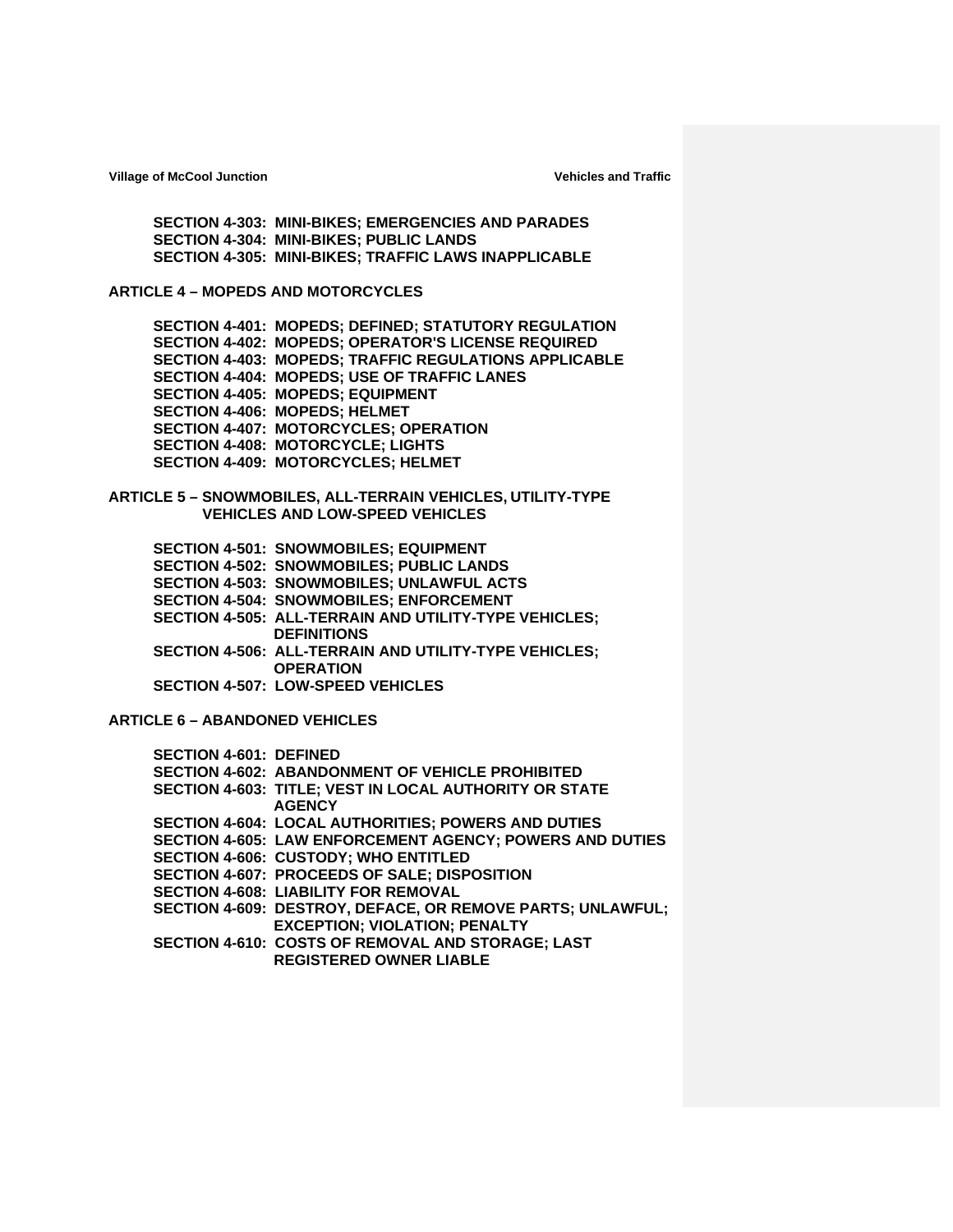**ARTICLE 7 – PENAL PROVISION**

**SECTION 4-701: VIOLATION; PENALTY**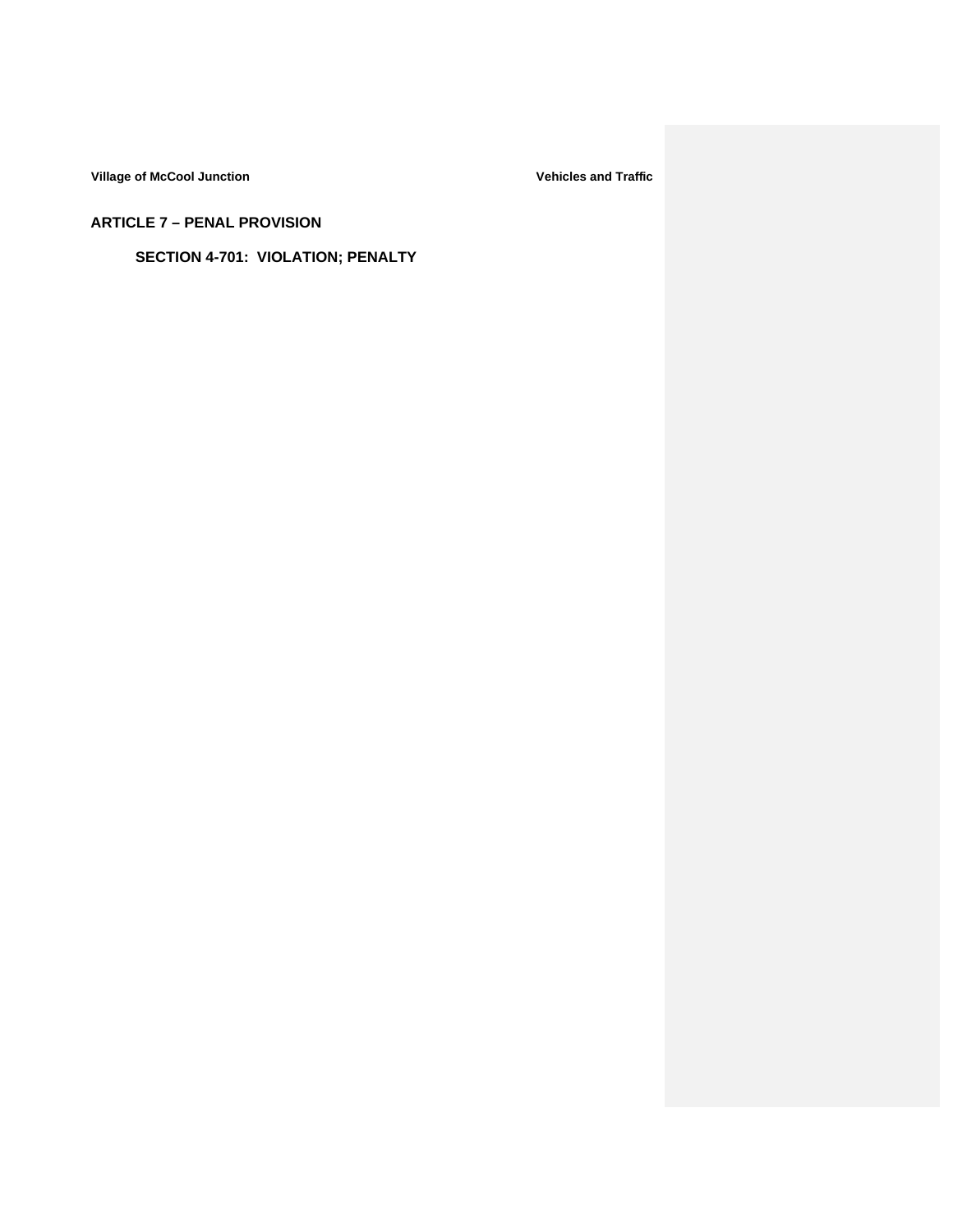# **CHAPTER 4 – VEHICLES AND TRAFFIC**

# **Article 1 – Traffic Regulations**

### **SECTION 4-101: DEFINITIONS**

The words and phrases used in this chapter pertaining to motor vehicles and traffic regulations shall be construed as defined in Neb. Rev. Stat. Chapter 60, as now existing or hereafter amended. If not defined in the designated statutes, the word or phrase shall have its common meaning. (Neb. Rev. Stat. §60-606 through 60-676)

### **SECTION 4-102: RULES OF THE ROAD; INCORPORATED BY REFERENCE**

The Nebraska Rules of the Road, together with all subsequent amendments thereto, as adopted by the State of Nebraska relating to traffic regulations, are incorporated by reference into this section and made a part of this article as though spread at large herein, except those provisions in conflict with this article when the Village Board has the authority to alter such regulations. (Neb. Rev. Stat. §18-132)

### **SECTION 4-103: EMERGENCY REGULATIONS**

The village police are hereby empowered to make and enforce temporary traffic regulations to cover emergencies.

## **SECTION 4-104: POLICE; ENFORCEMENT**

The county sheriff is hereby authorized, empowered, and ordered to exercise all powers and duties with relation to the management of street traffic and to direct, control, stop, restrict, regulate and, when necessary, temporarily divert or exclude in the interest of public safety, health, and convenience the movement of pedestrian, animal, and vehicular traffic of every kind in streets, parks, and on bridges. The driver of any vehicle shall stop upon the signal of any police officer. (Neb. Rev. Stat. §60-683)

### **SECTION 4-105: POLICE; REFUSAL TO OBEY**

It shall be unlawful for any person to refuse or fail to comply with any lawful order, signal, or direction of a police officer. (Neb. Rev. Stat. §60-680)

## **SECTION 4-106: POLICE; TRAFFIC OFFICERS**

The Village Board or the village police may at any time detail officers, to be known as "traffic officers," at street intersections. All traffic officers shall be vested with the authority to regulate and control traffic at the intersections to which they are assigned. It shall be their duty to direct the movement of traffic and prevent congestion and accidents. It shall be unlawful for any person to violate any order or signal of any such traffic officer notwithstanding the directive of a stop sign or signal device which may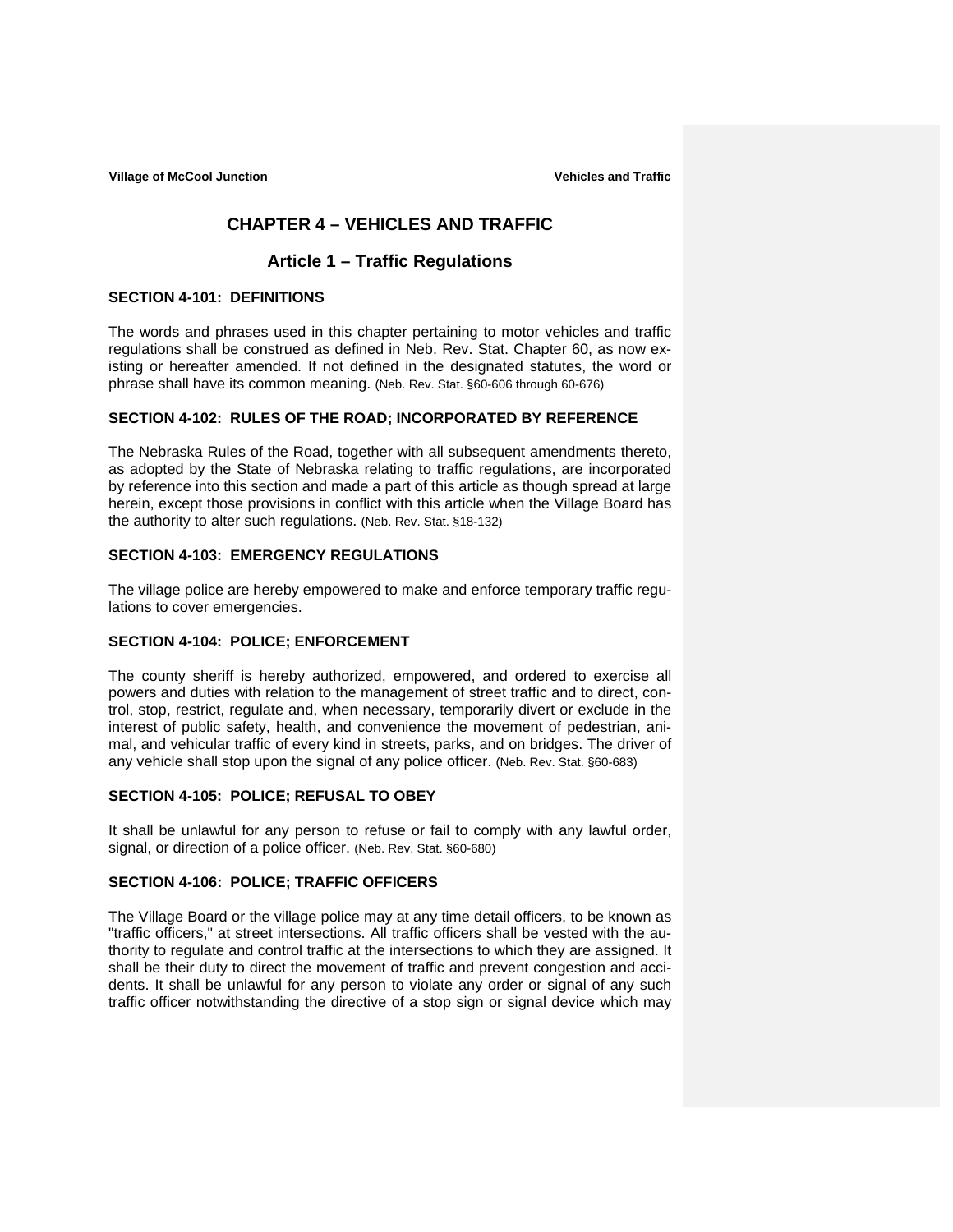have been placed at any such intersection. (Neb. Rev. Stat. §60-680, 60-683)

## **SECTION 4-107: REGULATION BY VILLAGE BOARD**

A. The Village Board may by resolution mark lanes for traffic on street pavements at such places as it may deem advisable, provide for one-way travel in any street or alley, designate any street or portion thereof as a snow route, and establish and maintain crosswalks

 B. The Village Board may by resolution provide for the placing of stop signs or other signs, signals, standards, or mechanical devices in any street or alley under the Village's jurisdiction for the purpose of regulating or prohibiting traffic thereon.

 C. Such resolutions shall describe the portion of the street or alley wherein traffic is to be regulated or prohibited; the regulation or prohibition; the location where such sign, signal, standard or mechanical device shall be placed; and the hours when such regulation or prohibition shall be effective. (Neb. Rev. Stat. §60-6,119 through 60-6,121, 60-680)

#### **SECTION 4-108: TRUCK ROUTES**

The Village Board may by resolution designate certain streets in the Village that trucks shall travel upon and it shall be unlawful for persons operating such trucks to travel on other streets than those designated for trucks, unless to pick up or deliver goods, wares, or merchandise and in that event, the operator of such truck shall return to such truck routes as soon as possible in traveling through or about the Village. The Village Board shall cause notices to be posted or shall erect signs indicating the streets so designated as truck routes. (Neb. Rev. Stat. §60-681)

### **SECTION 4-109: SCHOOL ZONES**

It shall be unlawful for the driver of any vehicle, when passing premises on which school buildings are located and which are used for school purposes, during school recess or while children are going to or leaving school during the opening or closing hours, to drive such vehicle in excess of 15 miles per hour past such premises. Such driver shall stop at all stop signs located at or near such school premises and it shall be unlawful for such driver to make a "U" turn at any intersection where such stop signs are located at or near such school premises. (Neb. Rev. Stat. §60-6,190)

### **SECTION 4-110: SIGNS, TRAFFIC CONTROL AND SURVEILLANCE DEVICES; DEFACING OR INTERFERING WITH**

It shall be unlawful for any person to willfully or maliciously deface, injure, remove, obstruct, knock down or interfere with any official traffic sign or signal, traffic control device, or traffic control surveillance device. (Neb. Rev. Stat. §60-6,129, 60-6,130)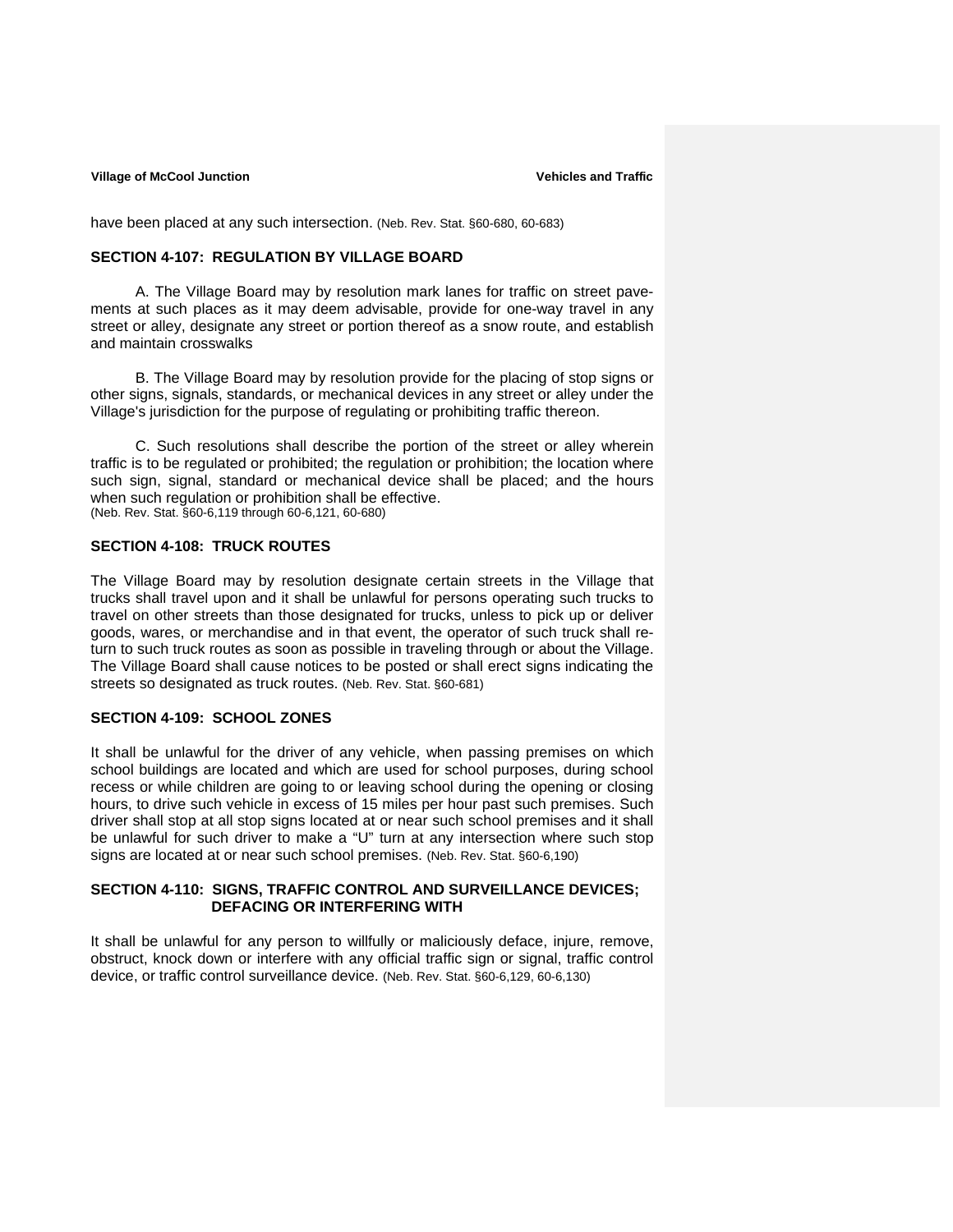#### **SECTION 4-111: SIGNS; UNAUTHORIZED DISPLAY**

It shall be unlawful for any person to maintain or display upon or in view of any street any unofficial sign, signal, or device which purports to be, is an imitation of, or resembles an official traffic sign or signal which attempts to direct the movement of traffic or which hides from view or interferes with the effectiveness of any official sign or signal. Every such prohibited sign, signal, or device is hereby declared to be a public nuisance and any police officer is hereby empowered to remove the same or cause it to be removed without notice. (Neb. Rev. Stat. §60-6,127)

### **SECTION 4-112: STOP SIGNS; GENERALLY**

Every person operating any vehicle shall, upon approaching any stop sign erected in accordance with the resolution prescribed heretofore, cause such vehicle to come to a complete stop before entering or crossing any street, highway, or railroad crossing. The vehicle operator shall stop at a marked stop line or, if there is no stop line, before entering the crosswalk but if neither is indicated, then as near the right of way line of the intersecting roadway as possible. (Neb. Rev. Stat. §60-6,119 through 60-6,121, 60-680)

# **SECTION 4-113: CROSSING SIDEWALKS**

 A. The driver of a vehicle emerging from an alley, driveway, private road, or building shall stop such vehicle immediately before driving onto a sidewalk and shall yield the right-of-way to any pedestrian approaching on any sidewalk. Before entering the highway, the driver shall yield the right-of-way to all vehicles approaching on such highway.

 B. The driver of a vehicle entering an alley, building, private road, or driveway shall yield the right-of-way to any pedestrian approaching on any sidewalk. (Neb. Rev. Stat. §60-6,149)

## **SECTION 4-114: UNNECESSARY STOPPING**

It shall be unlawful for any person to stop any vehicle on any public street or alley other than in permitted parking areas, except when such a stop is necessary for emergency situations, to comply with traffic control devices and regulations, or to yield the right of way to pedestrians or to other vehicles. (Neb. Rev. Stat. §60-6,164, 60- 6,166)

#### **SECTION 4-115: SPEED LIMITS**

No person shall operate a motor vehicle on any street, alley, or other place at a rate of speed greater than 25 miles per hour within the residential district and 20 miles per hour within the business district, unless a different rate of speed is specifically permitted by ordinance. In no instance shall a person drive a vehicle on a highway at a speed greater than is reasonable and prudent under the conditions. Where a different maximum speed is set by ordinance, appropriate signs shall be posted. (Neb. Rev. Stat.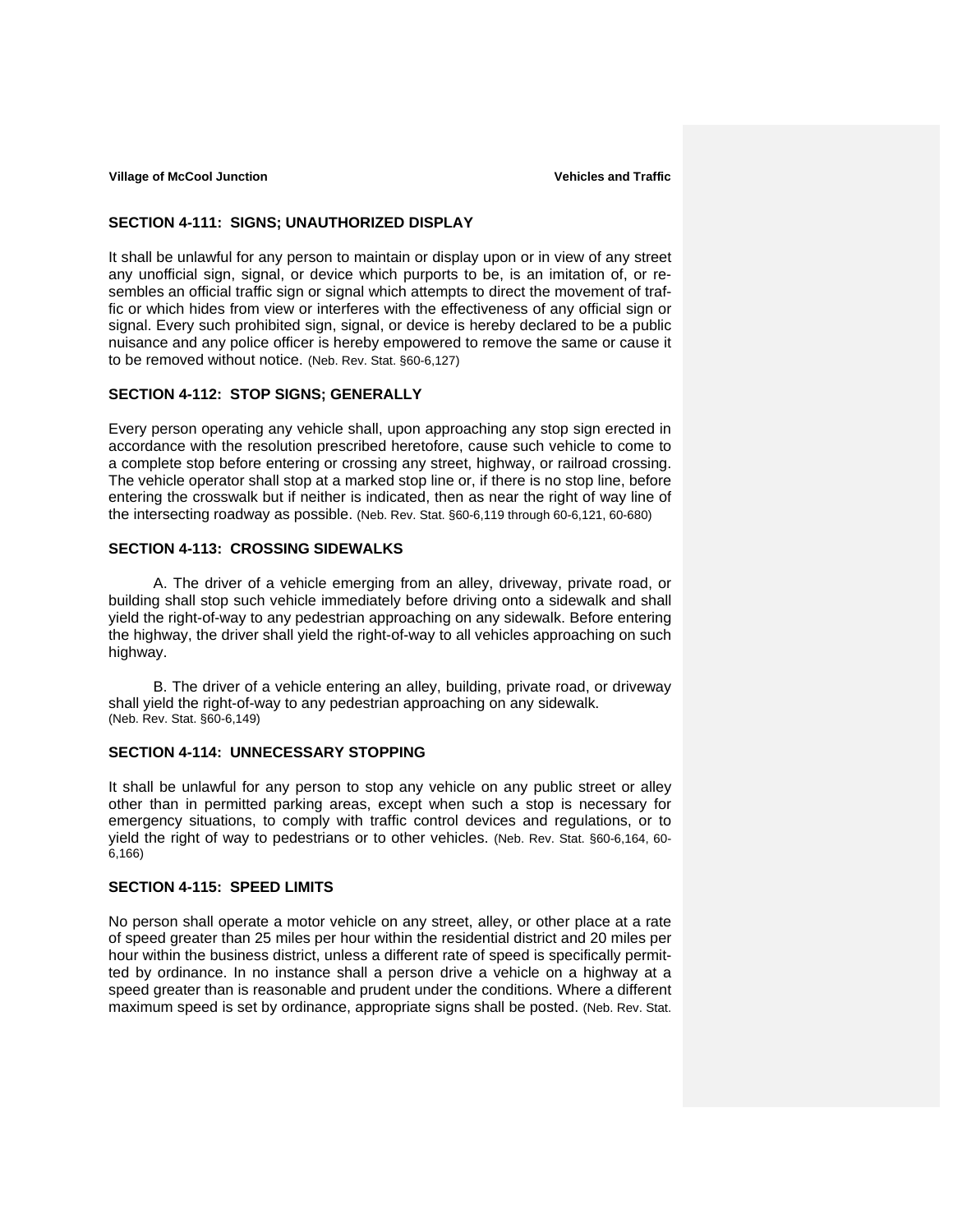§60-6,186, 60-6,190)

#### **SECTION 4-116: SPEED; ELECTRONIC DETECTOR**

 A. The speed of any motor vehicle within the Village may be determined by the use of radio microwaves or other electronic device. The results of such determinations shall be accepted as prima facie evidence of the speed of such motor vehicle in any court or legal proceedings where the speed of the motor vehicle is at issue.

B. The driver of any such motor vehicle may be arrested without a warrant under the authority herein granted if the arresting officer is in uniform or displays his or her badge of authority; provided, such officer shall have observed the recording of the speed of such motor vehicle by the radio microwaves or other electronic device or had received a radio message from the officer who observed the speed of the motor vehicle recorded by the radio microwaves or other electronic device. In the event of an arrest based on such a message, such radio message must have been dispatched immediately after the speed of the motor vehicle was recorded and must include a description of the vehicle and the recorded speed. (Neb. Rev. Stat. §60-6,192)

#### **SECTION 4-117: RACING**

No person shall drive any vehicle in any race, speed competition or contest, drag race or acceleration contest, test of physical endurance, or exhibition of speed or acceleration or for the purpose of making a speed record. No person shall in any manner participate in any such race, competition, contest, test, or exhibition. (Neb. Rev. Stat. §60-6,195)

## **SECTION 4-118: CARELESS DRIVING**

Any person who drives any motor vehicle in the Village carelessly or without due caution so as to endanger a person or property shall be guilty of careless driving. (Neb. Rev. Stat. §60-6,212, 60-4,182)

### **SECTION 4-119: RECKLESS DRIVING**

Any person who drives a motor vehicle in such a manner as to indicate an indifferent or wanton disregard for the safety of persons or property shall be deemed to be guilty of reckless driving and as such shall be punished as provided by statute. (Neb. Rev. Stat. §60-6,213, 60-6,215, 60-4,182)

### **SECTION 4-120: WILLFUL RECKLESS DRIVING**

Any person who drives a motor vehicle in such a manner as to indicate a willful disregard for the safety of persons or property shall be deemed to be guilty of willful reckless driving. (Neb. Rev. Stat. §60-6,214, 60-6,216, 60-4,182)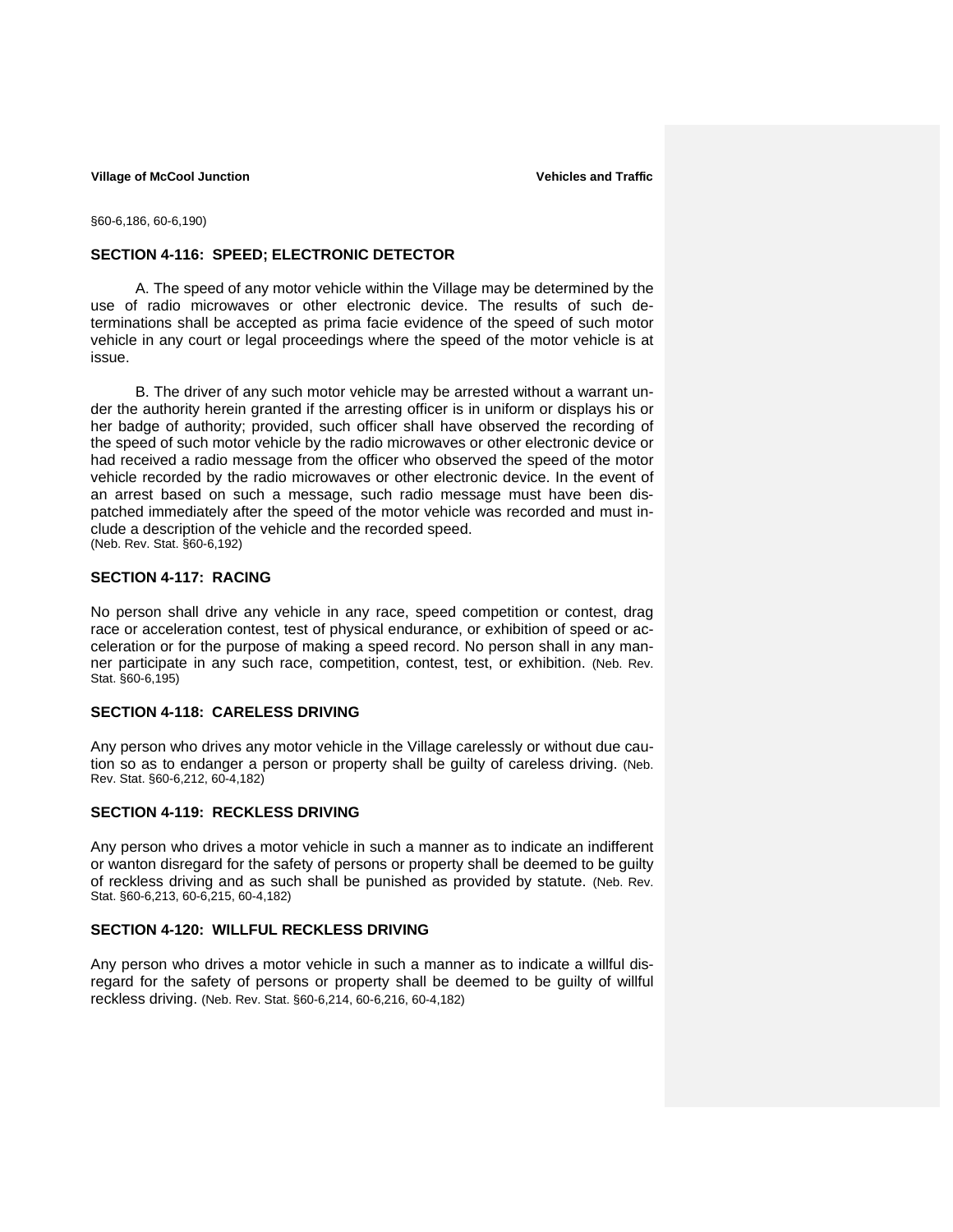#### **SECTION 4-121: NEGLIGENT DRIVING**

Any person who drives any vehicle in such a manner as to indicate the absence of care, prudence and forethought as duty requires should be exercised under the circumstances or who drives any vehicle which is engaged in a race upon a street is guilty of negligent driving. (Neb. Rev. Stat. §60-4,182)

### **SECTION 4-122: RIGHT OF WAY; GENERALLY**

 A. When two vehicles approach or enter an intersection at approximately the same time, the driver of the vehicle on the left shall yield the right of way to the vehicle on the right when the paths of such vehicles intersect and there is danger of a collision, unless otherwise directed by a village police officer stationed at the intersection.

B. The driver of a vehicle intending to turn to the left within an intersection or into an alley, private road, or driveway shall yield the right of way to any vehicle approaching from the opposite direction which is within the intersection or so close thereto as to constitute an immediate hazard.

C. The driver of a vehicle on any street shall yield the right of way to a pedestrian crossing such street within any clearly marked crosswalk or at any regular pedestrian crossing at the end of a block where the movement of traffic is being regulated by traffic officers or traffic direction devices. Every pedestrian crossing a street at any point other than a pedestrian crossing, crosswalk, or intersection shall yield the right of way to vehicles upon the street.

D. The driver of a vehicle emerging from or entering an alley, building, private road, or driveway shall yield the right of way to any pedestrian approaching on any sidewalk and all vehicles approaching on such streets. (Neb. Rev. Stat. §60-6,146 through 60-6,154)

## **SECTION 4-123: RIGHT OF WAY; EMERGENCY VEHICLES**

A. Upon the immediate approach of an authorized emergency vehicle which makes use of proper audible or visual signals:

- 1. The driver of any other vehicle shall yield the right of way and shall immediately drive to a position parallel to and as close as possible to the right-hand edge or curb of the roadway or to either edge or curb of a one-way roadway, clear of any intersection, and shall stop and remain in such position until such emergency vehicle passes unless otherwise directed by any peace officer; and
- 2. Any pedestrian using such roadway shall yield the right of way until such emergency vehicle passes unless otherwise directed by any peace officer.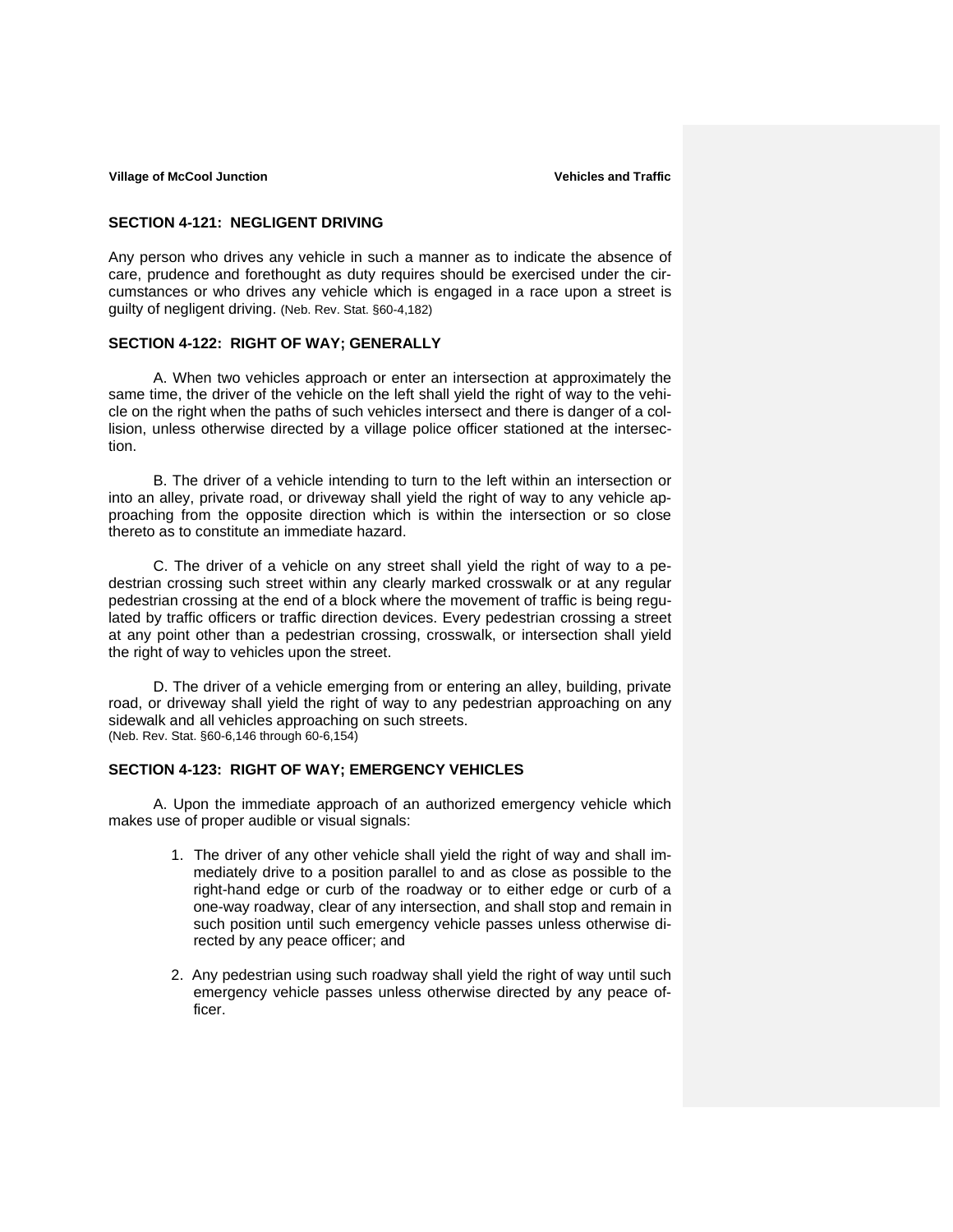B. This section shall not relieve the driver of an authorized emergency vehicle from the duty to drive with due regard for the safety of all persons using the highway. (Neb. Rev. Stat. §60-6,151)

#### **SECTION 4-124: TURNING; GENERALLY; SIGNAL**

Vehicles turning to the right into an intersecting street shall approach such intersection in the lane of traffic nearest to the right-hand side of the highway and must turn the corner as near the right-hand curb as possible to keep between the curb to the right and the center of the intersection of the two streets. The driver of a vehicle intending to turn to the left shall approach such center line of the highway and in turning shall pass as near as possible to the center of the intersection, passing as closely as practicable to the right thereof before turning such vehicle to the left. For the purposes of this section, the "center of the intersection" shall mean the meeting point of the medial lines of the highways intersecting one another. A signal of intention to turn right or left shall be given continuously during not less than the last 100 feet traveled by the vehicle before turning. (Neb. Rev. Stat. §60-6,159, 60-6,161)

### **SECTION 4-125: TURNING; "U" TURNS**

No vehicle shall be turned so as to proceed in the opposite direction at any intersection where an automatic signal is in operation or where a sign is posted indicating that "U" turns are prohibited. (Neb. Rev. Stat. §60-6,160)

## **SECTION 4-126: BACKING**

It shall be unlawful for any person to back a motor vehicle on the village streets except to park in or to remove the vehicle from a permitted parking position, to move the vehicle from a driveway, or to back to the curb for unloading where such unloading is permitted; provided, a vehicle shall be backed only when such movement can be made in safety and in no case shall the distance of the backing exceed one and one-half lengths of the vehicle. (Neb. Rev. Stat. §60-6,169)

## **SECTION 4-127: DRIVING ABREAST**

Two or more vehicles shall not be driven abreast except when passing or when traversing a multi-lane or one-way street; provided, motorcycles may be driven no more than two abreast in a single lane. (Neb. Rev. Stat. §60-6,139)

### **SECTION 4-128: FOLLOWING; FIRE APPARATUS**

The driver of any vehicle shall not follow any fire apparatus traveling in response to a fire alarm closer than 500 feet or drive into or park such vehicle within the block when fire apparatus has stopped in answer to a fire alarm. (Neb. Rev. Stat. §60-6,183)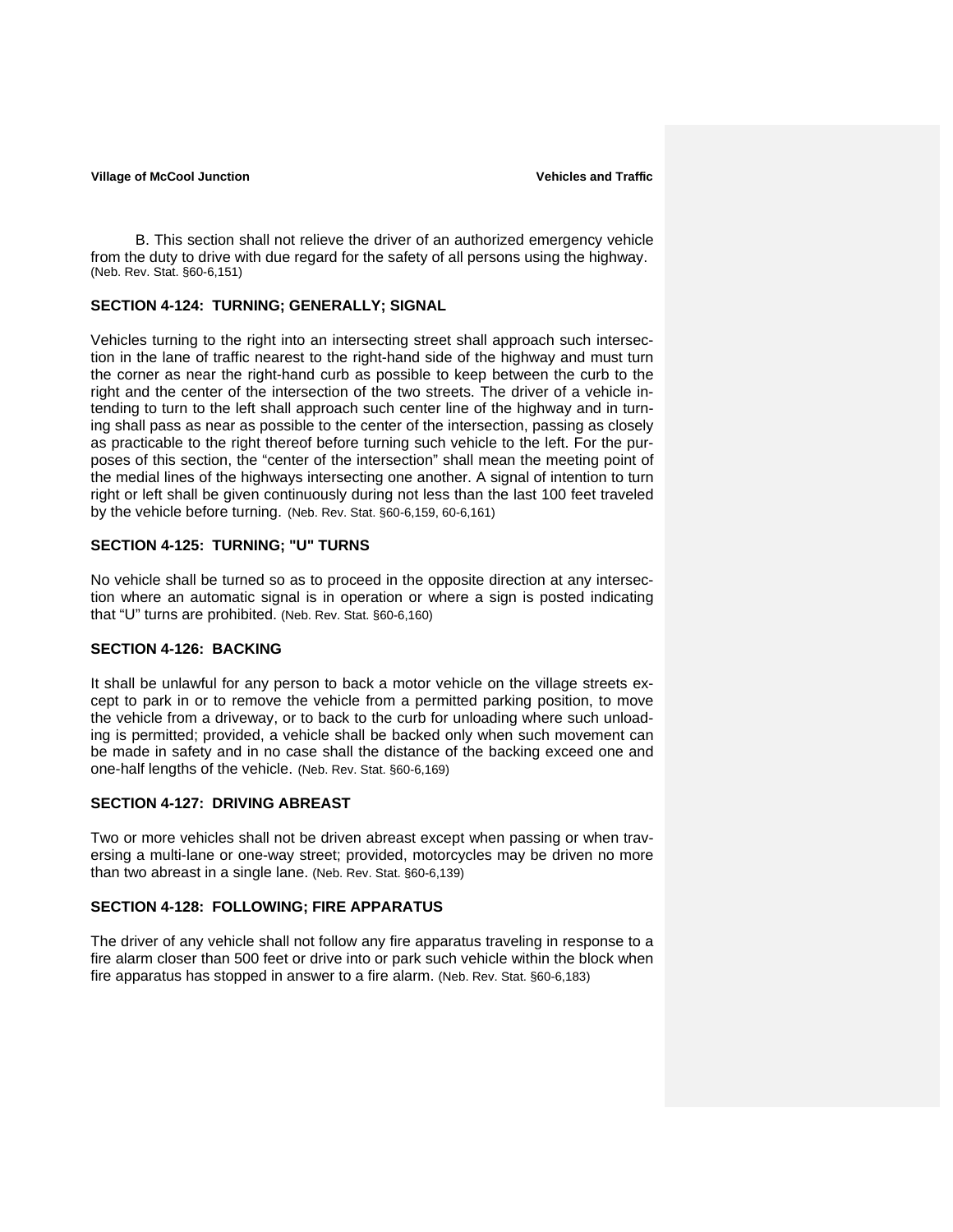#### **SECTION 4-129: FOLLOWING; DISTANCE**

The operator of a vehicle shall not follow another vehicle more closely than is reasonable and prudent, having due regard for the speed of the vehicles and the traffic and condition of the street. (Neb. Rev. Stat. §60-6,140)

### **SECTION 4-130: OVERLOADING**

No person shall drive a motor vehicle when it is so loaded as to obstruct the view of the driver to the front or sides of the vehicle or to interfere with the driver's control over such vehicle or when there are more than three persons in the front seat. No passenger in a vehicle shall ride in such a position as to interfere with the driver's control over such vehicle. (Neb. Rev. Stat. §60-6,179)

#### **SECTION 4-131: RIDING OUTSIDE VEHICLE**

No person shall permit any other person to ride on the running board, hood, top, or fenders of any motor vehicle nor shall any person ride on the running board, hood, top, or fenders of any motor vehicle. (Neb. Rev. Stat. §60-180)

#### **SECTION 4-132: CONVEYANCES; CLINGING TO MOTOR VEHICLES**

No person riding upon any bicycle, coaster, roller skates, sled, skis, or toy vehicle shall attach himself or the said conveyance to any vehicle upon a roadway, and it shall be unlawful for the driver of any vehicle to suffer or permit any person riding upon any bicycle, coaster, roller skates, sled, skis, or toy vehicle to cling or attach himself or his conveyance to such vehicle driven and operated by him. (Neb. Rev. Stat. §60- 6,316)

## **SECTION 4-133: MUFFLER**

Every motor vehicle operated within this village shall be provided with a muffler in good working order to prevent excessive or unusual noise or smoke. It shall be unlawful to use a "muffler cut-out" on any motor vehicle upon any streets; provided, the provisions of this section shall not apply to authorized emergency vehicles. (Neb. Rev. Stat. §60-6,286)

#### **SECTION 4-134: DRIVING IN SIDEWALK SPACE**

No motor vehicle shall be driven or ridden within any sidewalk space, except a permanent or temporary driveway. (Neb. Rev. Stat. §60-6,178)

### **SECTION 4-135: REMOVAL OF DEBRIS**

Any person who removes a wrecked or damaged vehicle from a highway shall remove any glass or other injurious substance deposited on the highway from such vehicle. (Neb. Rev. Stat. §39-311) **Comment [MJF1]:** Statute is actually still in

chapter 39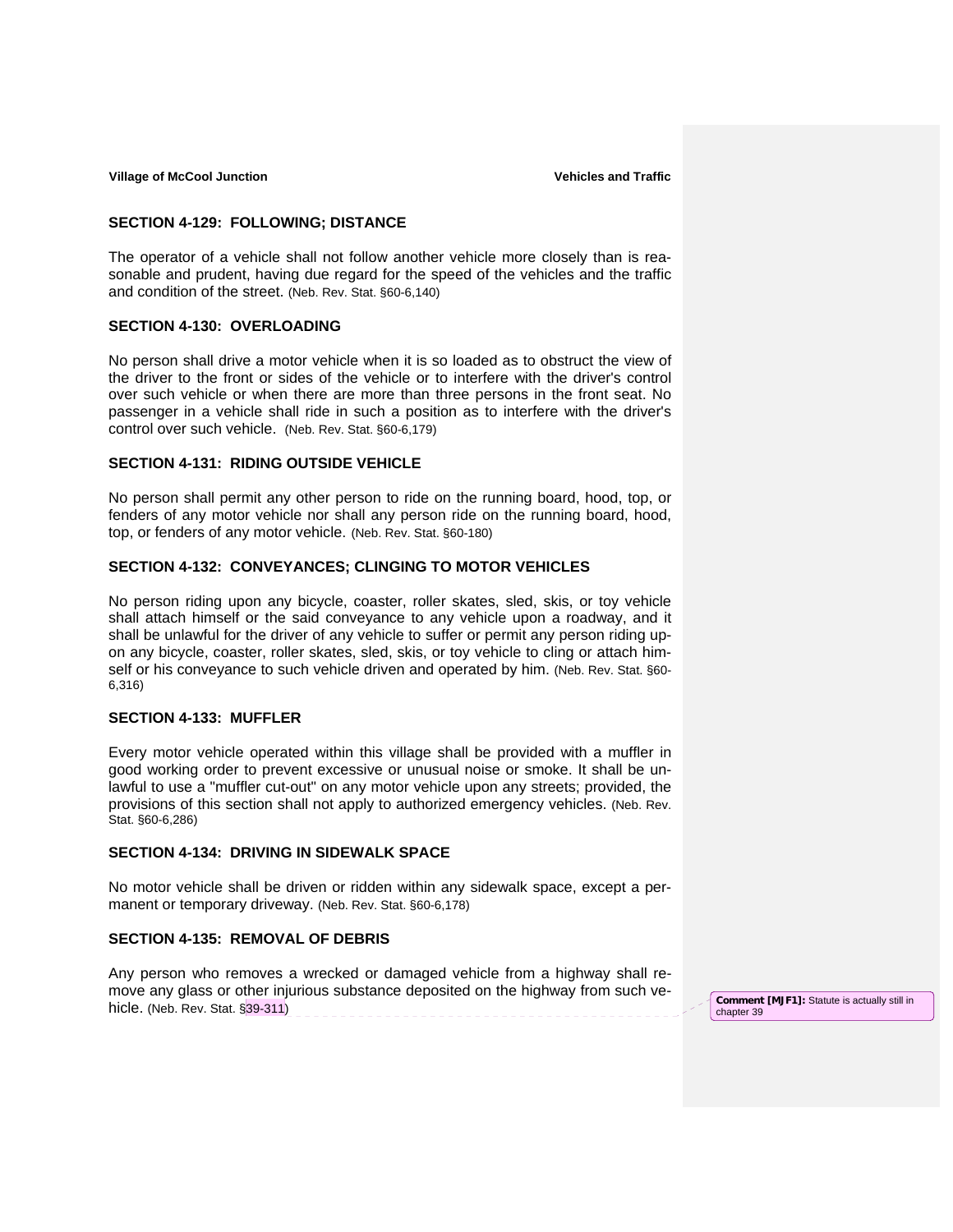#### **SECTION 4-136: UNNECESSARY TIRE NOISE**

No person shall drive, use, operate, park or stop any motor vehicle in such a manner as to cause unnecessary tire noise.

## **SECTION 4-137: LICENSE PLATES**

The license plates required on every motor vehicle by laws of the State of Nebraska or of any other state while such vehicle is operated within the corporate limits shall be kept clear and free from grease, dust, or other blurring matter so they will be plainly visible at all times. The said plates shall be attached in such manner as to be clearly readable at a distance of 100 feet and under no circumstances shall they be obstructed by any portion of the vehicle. (Neb. Rev. Stat. §60-324, 60-325)

## **SECTION 4-138: ENGINE BRAKES**

It shall be unlawful for any person within the village limits to make or cause to be made loud or disturbing noises with any mechanical device operated by compressed air and used for purposes of assisted braking on any motor vehicle; provided, however, it shall be permitted to use engine brakes in an emergency situation.

## **SECTION 4-139: LOADS; PROJECTING**

When any vehicle shall be loaded in such a manner that any portion of the load extends more than 4 feet beyond the rear of the bed or the body of such vehicle, a red flag of not less than 12 inches both in length and width shall be carried by day and a red light after sunset at the extreme rear end of such load. (Neb. Rev. Stat. §60-243)

## **SECTION 4-140: LOADS; CONTENTS; REQUIREMENTS**

A. No vehicle shall be driven or moved on any highway unless the vehicle is so constructed or loaded as to prevent its contents from dropping, sifting, leaking, or otherwise escaping from the vehicle.

B. No person shall transport any sand, gravel, rock less than 2 inches in diameter, or refuse in any vehicle on any hard-surfaced state highway if such material protrudes above the sides of that part of the vehicle in which it is being transported unless such material is enclosed or completely covered with canvas or similar covering.

C. No person shall drive or move a motor vehicle, trailer, or semitrailer upon any highway unless the cargo or contents carried by the motor vehicle, trailer, or semitrailer are properly distributed and adequately secured to prevent the falling of cargo or contents from the vehicle. The tailgate, doors, tarpaulins, and any other equipment used in the operation of the motor vehicle, trailer, or semitrailer or in the distributing or securing of the cargo or contents carried by the motor vehicle, trailer, or semitrailer shall be secured to prevent cargo or contents falling from the vehicle.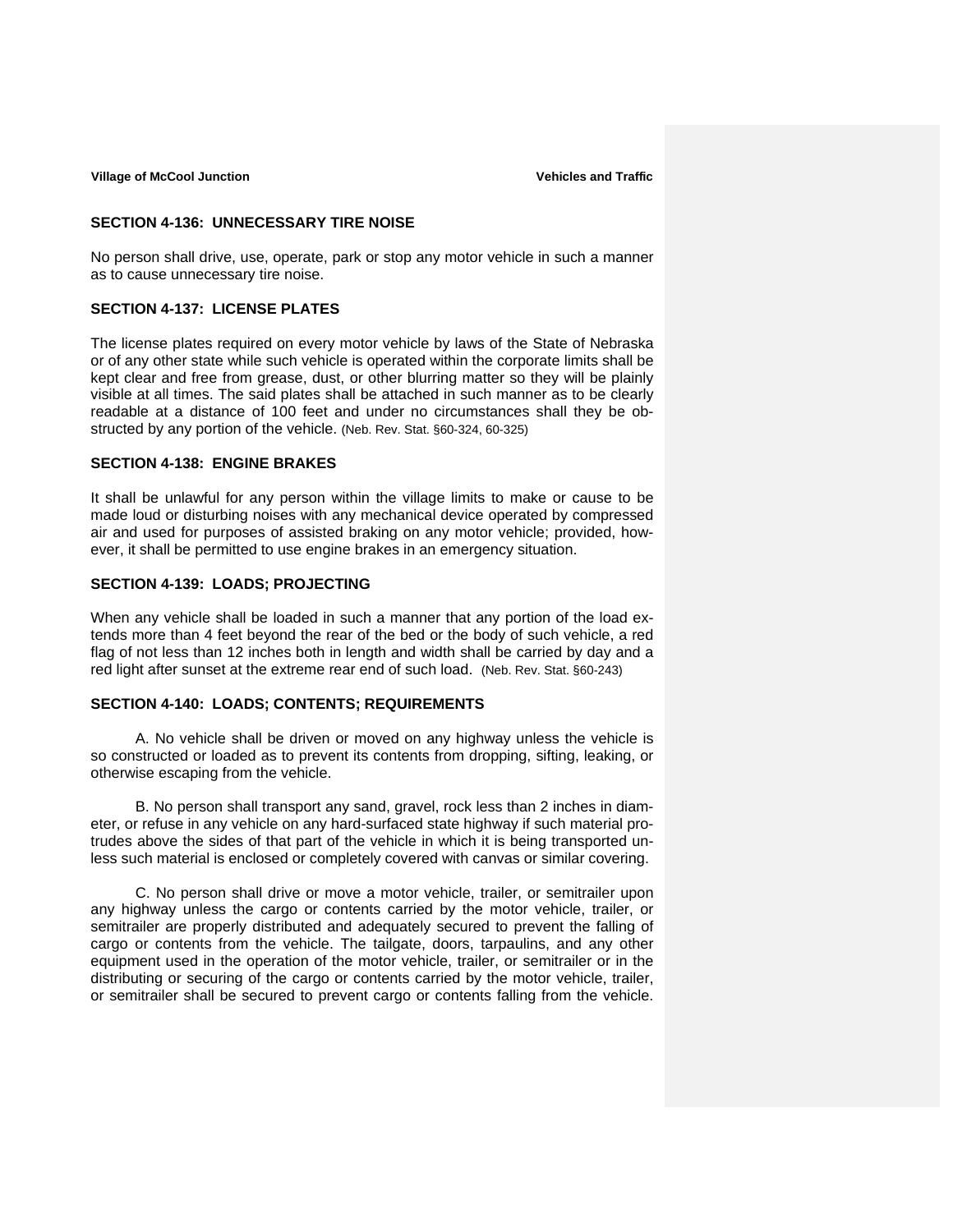#### **Village of McCool Junction Community Community Community Community Community Community Community Community Community Community Community Community Community Community Community Community Community Community Community Comm**

The means of securement to the motor vehicle, trailer, or semitrailer must be either tiedowns and tiedown assemblies of adequate strength or sides, sideboards, or stakes and a rear endgate, endboard, or stakes strong enough and high enough to assure that cargo or contents will not fall from the vehicle. (Neb. Rev. Stat. §60-6,304)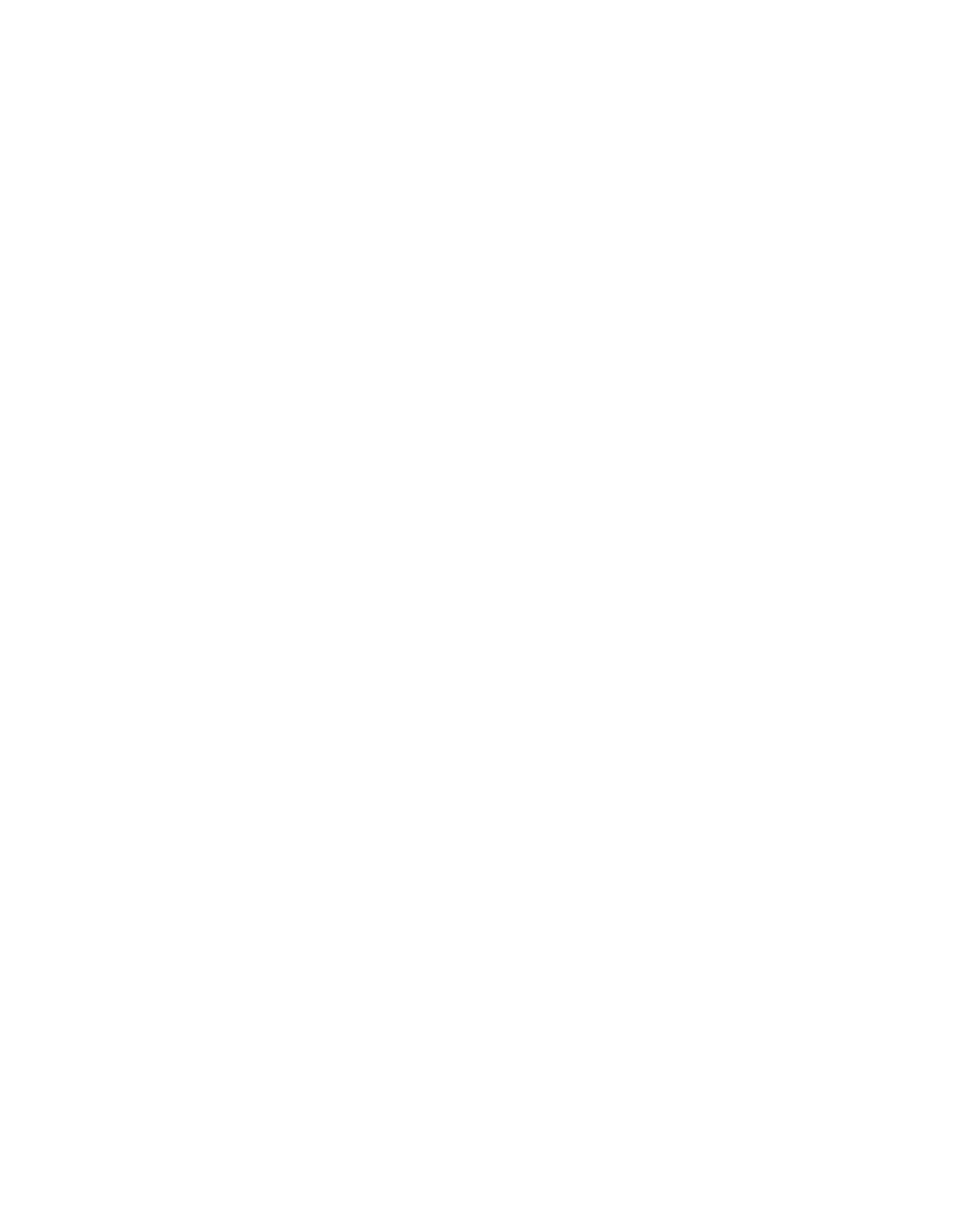# **Article 2 – Parking**

### **SECTION 4-201: GENERALLY**

No person shall park any vehicle or approach the curb with a vehicle except when headed in the direction of the traffic. Vehicles when parked shall stand parallel with and adjacent to the curb or edge of the roadway in such manner as to have both right wheels within 12 inches of the curb or edge of the roadway and so as to leave at least 4 feet between the vehicle so parked and any other parked vehicles, except where the Village Board designates that vehicles shall be parked at an angle so as to have the front right wheel at the curb or edge of the roadway. Where stalls are designated either on the curb or pavement, vehicles shall be parked within such stalls. (Neb. Rev. Stat. §60-6,167, 60-680)

# **SECTION 4-202: REGULATION BY VILLAGE BOARD**

A. The Village Board may by resolution set aside any street, alley, public way, or portion thereof where the parking of a particular kind or class of vehicle shall be prohibited or where the parking of any vehicle shall be prohibited. No vehicle prohibited from parking thereon shall stand or be parked adjacent to the curb of said street, alley, public way, or portion thereof longer than a period of time necessary to load and unload freight or passengers. (Neb. Rev. Stat. §60-680)

B. The Village Board may by resolution designate any street or portion thereof where vehicles shall be parked parallel with and adjacent to the curb or at an angle so as to have the right front wheel at the curb. (Neb. Rev. Stat. §60-6,167, 60-680)

C. The Village Board may by resolution entirely prohibit or fix a time limit for the parking and stopping of vehicles on any street, streets, or district designated by such resolution; and the parking or stopping of any vehicle in any such street, streets, or district, for a period of time longer than fixed in such resolution shall constitute a violation of this article. (Neb. Rev. Stat. §60-680)

#### **SECTION 4-203: MAXIMUM TIME LIMIT**

The parking of a motor vehicle on a public street for over 24 consecutive hours is unlawful, except where a different maximum time limit is posted. (Neb. Rev. Stat. §60-680)

### **SECTION 4-204: BUSINESS DISTRICT UNLOADING**

It shall be unlawful for the operator of any truck with an overall length of more than 20 feet to stop or park any such vehicle on a street which the Village Board has designated to be within the "business district," except to load or unload, and then only when loading or unloading in an alley is impossible. Vehicles may stop or stand for a period of time not to exceed what is reasonably necessary to load or unload. It shall be unlawful for the operator of any truck, regardless of length, to park said vehicle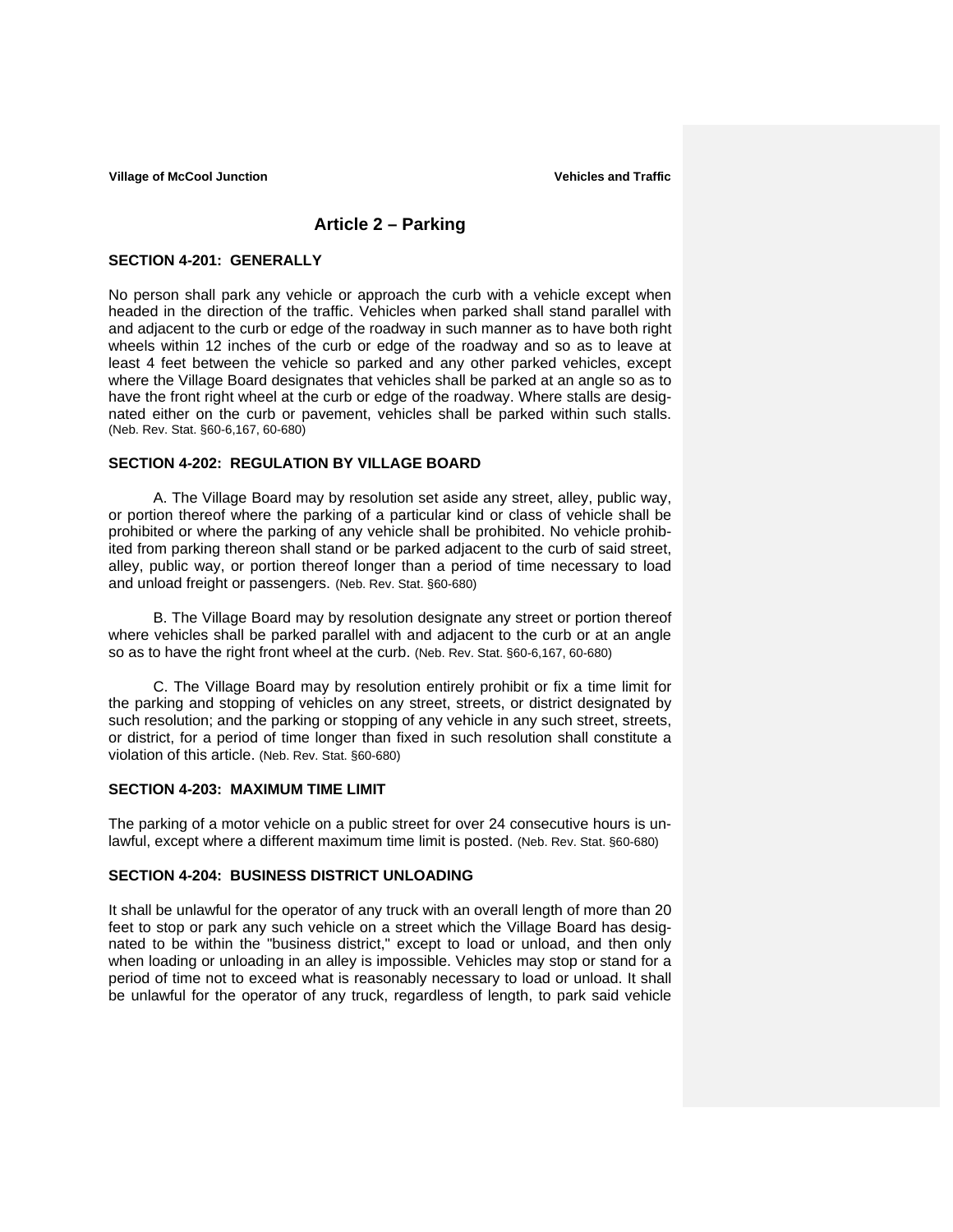within a street intersection, on a crosswalk, in front of a private driveway or on a sidewalk. The board may by resolution provide truck parking areas adjoining or adjacent to the business district and when such parking areas are provided, it shall be the duty of all truck operators to use such parking areas for all parking purposes. No truck, including oil tankers, shall park or stop for any period of time within the limits of any street outside the business district except for the purpose of loading or unloading the cargo thereof in the ordinary course of business except in the area or areas provided for by resolution. (Neb. Rev. Stat. §60-680)

## **SECTION 4-205: TRUCK PARKING AREAS; REGULATIONS**

 A. The Village Board may by resolution designate an area to be known as a "no truck parking" area and shall indicate such area appropriate signs. It shall be unlawful for an operator of any truck, truck-trailer, or semi-trailer of an overall length of 20 feet or more, including load, to stop or park in such no truck parking area. Such vehicles may stop, stand or park within such area for such time as is necessary, in no case to exceed one-half hour to load or unload in alleys where such stopping is possible; and provided further, if stopping for the purpose of loading or unloading in alleys within such no truck parking area is impossible, it shall be lawful for such vehicles to stop, stand or park in the streets within such area for such purposes after having obtained a written permit from a law enforcement officer to do so.

 B. The board may by resolution provide truck parking areas on streets near or adjacent to the no truck parking area and when such truck parking areas have been established, it shall be the duty of the truck operators to use such areas for parking purposes except when loading or unloading as permitted above in this section.

 C. It shall be unlawful for the operator of any truck, truck-tractor, or semitrailer, regardless of length, to park such vehicle with the endgate down and extending beyond the body of such vehicle or to stop, stand or park such vehicle within a street intersection, on a crosswalk or a sidewalk or in front of a private driveway.

D. It shall be unlawful for any motor carrier, common carrier or contract carrier, as defined in Neb. Rev. Stat. §75-223, to stop or park in any street or alley within the residence district between the hours of 6:00 p.m. on any one day and 8:00 a.m. of the succeeding day or to use or employ any of the parking space in such residence district for any commercial purpose.

 E. It shall be unlawful for any oil tanker, gasoline transport or tank truck transporting inflammable liquids to park or stop for any period of time within the limits of any street or alley of the Village except to load or unload its cargo in a safe and expeditious manner. Drivers of such vehicles may stop or park such vehicles on arterial streets or highways while enroute through the Village for a period of time not to exceed one hour for rest and meals. In case of breakdown or stalling because of exhaustion of its motor fuel, the stopping of such disabled vehicle for the reasonable time necessary to meet such emergency shall not be a violation of this section. It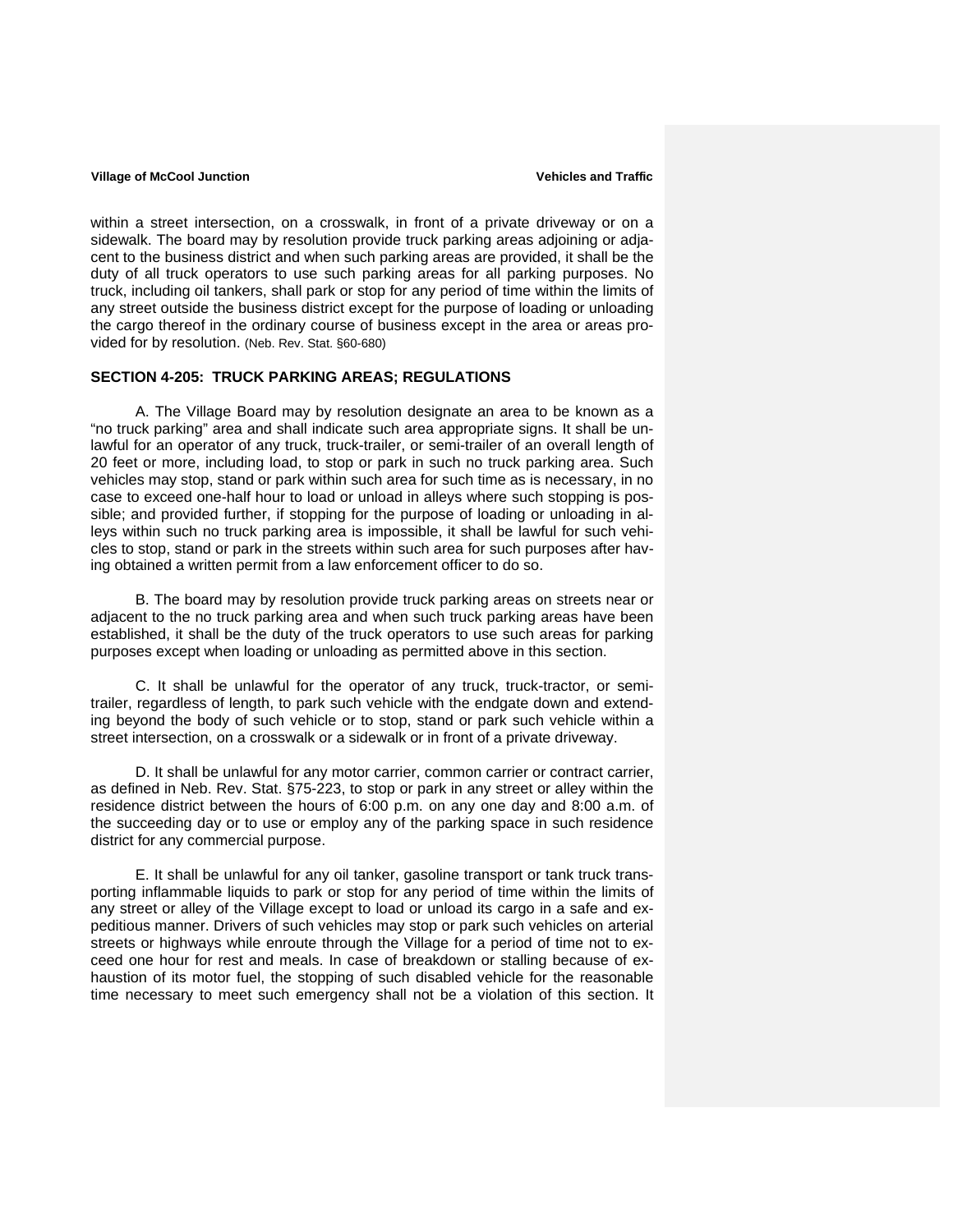shall be unlawful to park or stop any such vehicle, whether containing any inflammable liquid or not, for any period of time on any private premises within the corporate limits of the Village except to load, unload or meet an emergency situation unless such private premises are outside the fire limits and are used exclusively for the conduct of the wholesale or retail petroleum business with ample parking facilities for such vehicles.

#### **SECTION 4-206: TRAILERS AND MOTOR HOMES PROHIBITED**

It is unlawful to park any commercial or agricultural trailer, camping trailer or motor home on the public streets of the village except when the same is being used for temporary loading or unloading purposes, and in that case not to exceed four hours.

## **SECTION 4-207: UNLOADING; FREIGHT VEHICLES**

Vehicles of an overall length of less than 20 feet, including load, while discharging or loading freight may back to the curb but shall occupy as little of the street as possible. (Neb. Rev. Stat. §60-680)

### **SECTION 4-208: PRIVATE LOTS**

 A. Any person parking a motor vehicle in a properly posted, restricted parking lot without the consent of the owner or tenant authorized to give permission shall be guilty of an infraction and the vehicle shall be subject to being towed away at the request of such lot owner or tenant. Any person found guilty under this section shall be subject to the penalties provided for infractions. If the identity of the operator of a motor vehicle in violation of this section cannot be determined, the owner or person in whose name such vehicle is registered shall be held prima facie responsible for such infraction. When any law enforcement officer observes or is advised that a motor vehicle may be in violation of this section, he or she shall make a determination as to whether a violation has in fact occurred and if so, shall personally serve or attach to such motor vehicle a citation directed to the owner or operator of such vehicle, which shall set forth the nature of the violation. Any person who refuses to sign the citation or otherwise comply with the command of the citation shall be punished as provided by Neb. Rev. Stat. §29-426.

 B. Signs designating a restricted parking lot shall be readily visible and shall state the purpose or purposes for parking on the restricted parking lot, state the hours for restricted parking, and state whom to contact for information regarding a towed vehicle.

(Neb. Rev. Stat. §60-2401.01, 60-2402)

#### **SECTION 4-209: CURBS PAINTED**

It shall be the duty of the street commissioner to cause the curb space to be painted and keep the same painted as provided in this article. No person, firm, or corporation shall paint the curb of any street or in any manner set aside or attempt to prevent the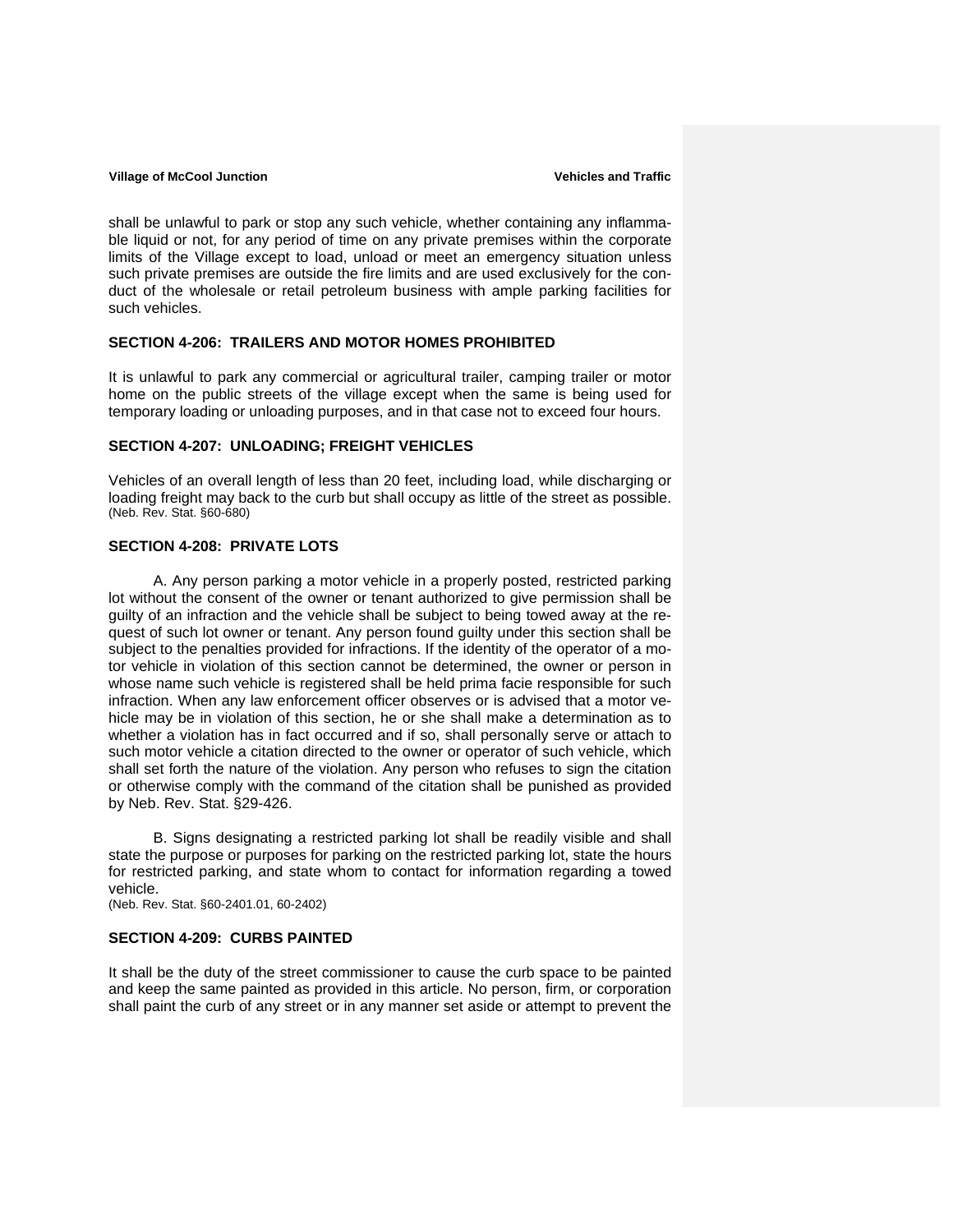parking of vehicles in any street or part thereof except at such places where the parking of vehicles is prohibited by the provisions of this article. The marking or designating of portions of streets or alleys where the parking of vehicles is prohibited or limited shall be done only by the Village through its proper officers at the direction of the Village Board. (Neb. Rev. Stat. §60-680)

#### **SECTION 4-210: OBSTRUCTING TRAFFIC**

No person shall, except in case of an accident or emergency, stop any vehicle in any location where such stopping will obstruct any street, intersection, or entrance to an alley or public or private drive. (Neb. Rev. Stat. §60-680)

## **SECTION 4-211: STREET INTERSECTIONS**

Except in compliance with traffic control devices, no vehicle shall be parked or left standing for any purpose, except momentarily to load or discharge passengers, within 25 feet of the intersection or curb lines or if none, then within 15 feet of the intersection of property lines. (Neb. Rev. Stat. §60-6,166)

## **SECTION 4-212: ALLEYS; OBSTRUCTION; LOADING AND UNLOADING**

A. No vehicle while parked shall have any portion thereof projecting into any alley entrance.

B. No vehicle shall be parked in any alley except for the purpose of loading or unloading during the time necessary to load or unload, which shall not exceed the maximum limit of five minutes. Every vehicle while loading or unloading in any alley shall be parked in such manner as will cause the least obstruction possible to traffic in such alley.

(Neb. Rev. Stat. §60-680)

## **SECTION 4-213: EMERGENCY VEHICLES; EXCEPTION**

The provisions of this article regulating the movement, parking, and standing of vehicles shall not apply to any authorized emergency vehicle while the driver of such vehicle is operating the same in an emergency. (Neb. Rev. Stat. §60-6,114)

## **SECTION 4-214: FIRE HYDRANTS AND STATION**

No vehicle shall be parked (A) within 15 feet in either direction of any fire hydrant; (B) within 20 feet of the driveway entrance to any fire station; nor (C) on the side of the street opposite the entrance to any fire station within 75 feet of such entrance when properly signposted. Any vehicle or material found as an obstruction may be immediately removed by the fire chief or any member of the Fire Department at the risk, cost, and expense of the owner or claimant. (Neb. Rev. Stat. §60-6,166)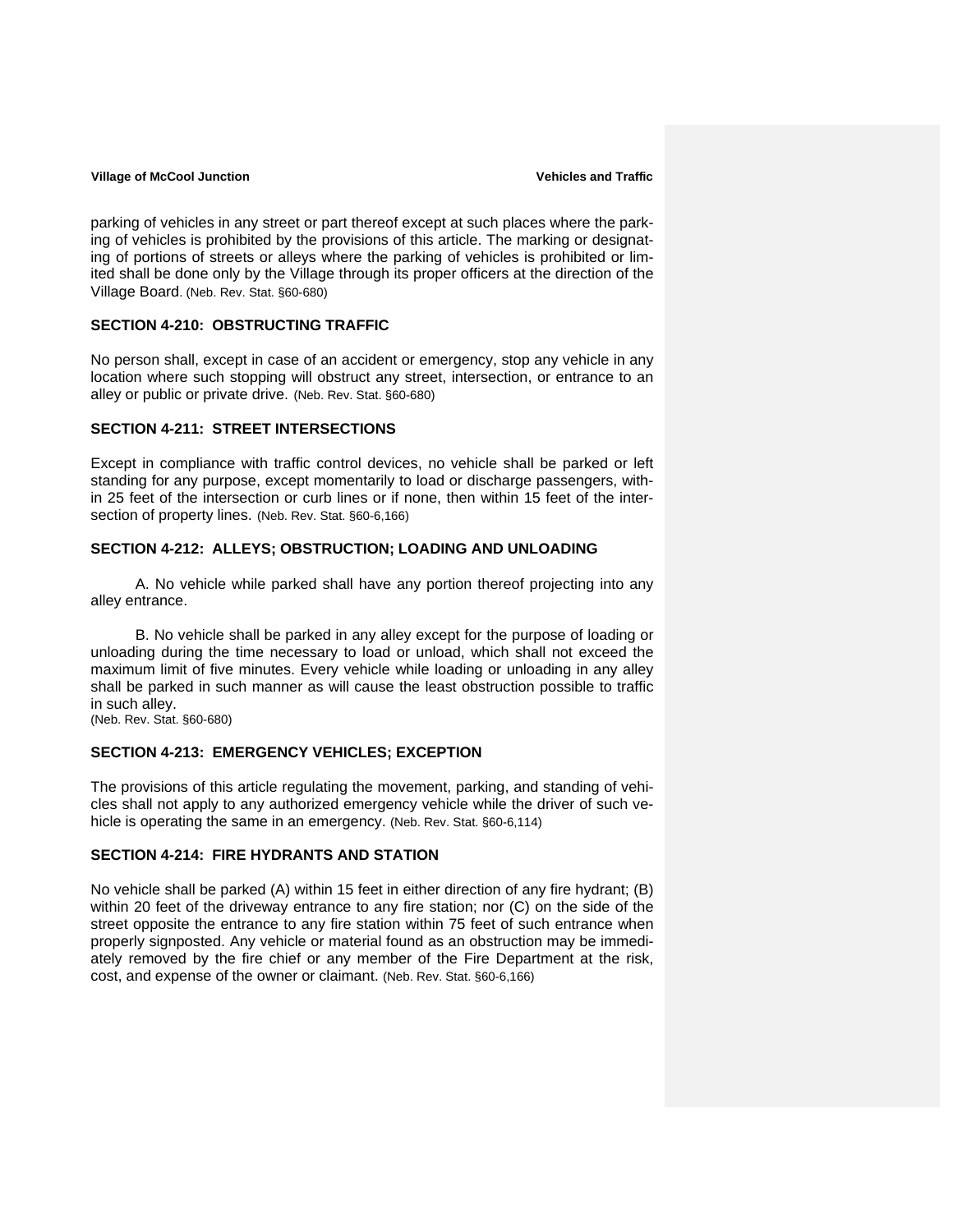#### **SECTION 4-215: SNOW REMOVAL AND STREET CLEANING**

The Village Board shall have the power to order any street, alley or portion thereof vacated for weather emergencies, and street maintenance or street cleaning. Notice shall be given by personally notifying the owner or operator of a vehicle parked on such street or alley or by posting appropriate signs along such streets or alleys. Any person parking a vehicle in violation of this section shall be subject to the penalties provided in this chapter, and such vehicle may be removed and parked under the supervision of village personnel to a suitable nearby location without further notice to the owner or operator of such vehicle. (Neb. Rev. Stat. §17-557)

## **SECTION 4-216: DISPLAY OR REPAIR OF VEHICLE**

It shall be unlawful for any person to park upon any street, alley, or public place within the Village any vehicle displayed for sale. No person shall adjust or repair any automobile or motorcycle or race the motor of same while on the public streets or alleys of this village, except in case of breakdown or other emergency. No person or employee connected with a garage or repair shop shall use sidewalks, streets, or alleys in the vicinity of such garage or shop for the purpose of working on automobiles or vehicles of any description. (Neb. Rev. Stat. §60-680)

## **SECTION 4-217: REMOVAL OF ILLEGALLY PARKED VEHICLES**

 A. Whenever any police officer shall find a vehicle standing upon a street or alley in violation of any of the provisions of the article, such officer may remove or have such vehicle removed or require the driver or other person in charge of the vehicle to move such vehicle to a position off the roadway of such street or alley or from such street or alley.

 B. The owner or other person lawfully entitled to the possession of any vehicle towed or stored shall be charged with the reasonable cost of towing and storage fees. Any such towing or storage fee shall be a lien upon the vehicle prior to all other claims. Any person towing or storing a vehicle shall be entitled to retain possession of such vehicle until such charges are paid. The lien provided for in this section shall not apply to the contents of any vehicles.

(Neb. Rev. Stat. §60-6,165, 60-680) (Ord. No. 203, 10/3/88)

## **SECTION 4-218: HANDICAPPED OR DISABLED PERSONS; HANDICAPPED PARKING INFRACTION; DEFINED**

For purposes of this article:

 A. "Handicapped or disabled person" shall mean any individual with a severe visual or physical impairment which limits personal mobility and results in an inability to travel unassisted more than 200 feet without the use of a wheelchair, crutch, walker, or prosthetic, orthotic, or other assistant device, any individual whose personal mobility is limited as a result of respiratory problems, any individual who has a cardi-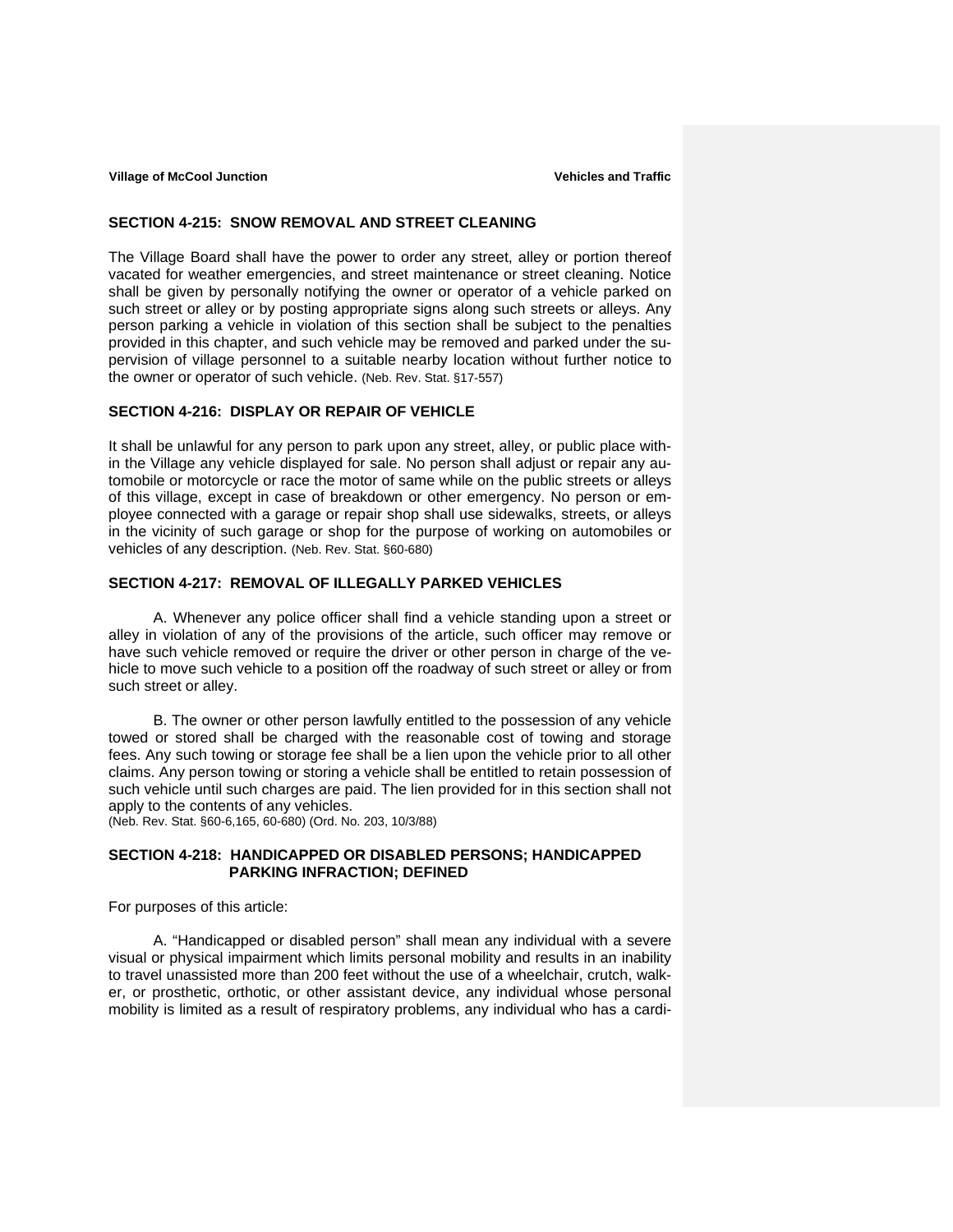ac condition to the extent that his/her functional limitations are classified in severity as being Class III or Class IV according to standards set by the American Heart Association, and any individual who has permanently lost all or substantially all the use of one or more limbs;

 B. "Temporarily handicapped or disabled person" shall mean any handicapped or disabled person whose personal mobility is expected to be limited in such manner for no longer than one year; and

 C. "Handicapped parking infraction" shall mean the violation of any section of this article regulating (1) the use of parking spaces designated for use by handicapped or disabled persons or (2) the obstruction of any wheelchair ramps constructed or created in conformity with the Americans with Disabilities Act of 1990. (Neb. Rev. Stat. §18-1738, 18-1741.01)

### **SECTION 4-219: HANDICAPPED OR DISABLED PERSONS; DESIGNATION OF ONSTREET PARKING SPACES; DISPLAY OF PERMITS**

 A. The Village Board may designate parking spaces for the exclusive use of (1) handicapped or disabled persons whose motor vehicles display the distinguishing license plates issued to handicapped or disabled persons, (2) handicapped or disabled persons whose motor vehicles display a distinguishing license plate issued to a handicapped or disabled person by another state, (3) such other handicapped or disabled persons or temporarily handicapped or disabled persons, as certified by the Village, whose motor vehicles display the permit specified in Neb. Rev. Stat. §18- 1739, and (4) such other motor vehicles, as certified by the Village, which display such permit. All such permits shall be displayed by attaching the permit to the motor vehicle's rearview mirror so as to be clearly visible through the front windshield. When there is no rearview mirror, the permit shall be displayed on the dashboard.

 B. If the Village Board so designates a parking space, it shall be indicated by posting aboveground and immediately adjacent to and visible from each space a sign which is in conformance with the *Manual on Uniform Traffic Control Devices*. In addition to such sign, the space may also be indicated by blue paint on the curb or edge of the paved portion of the street adjacent to the space. (Neb. Rev. Stat. §18-1736, 18-1737)

## **SECTION 4-220: HANDICAPPED OR DISABLED PERSONS; DESIGNATION OF OFFSTREET PARKING SPACES**

The Village Board and any person in lawful possession of any offstreet parking facility may designate stalls or spaces in such facility for the exclusive use of (A) handicapped or disabled persons whose motor vehicles display the distinguishing license plates issued to such individuals, (B) such other handicapped or disabled persons or temporarily handicapped or disabled persons, as certified by the Village, whose vehicles display the permit specified in Neb. Rev. Stat. §18-1739, and (C) such other motor vehicles, as certified by the Village, which display such permit. Such designation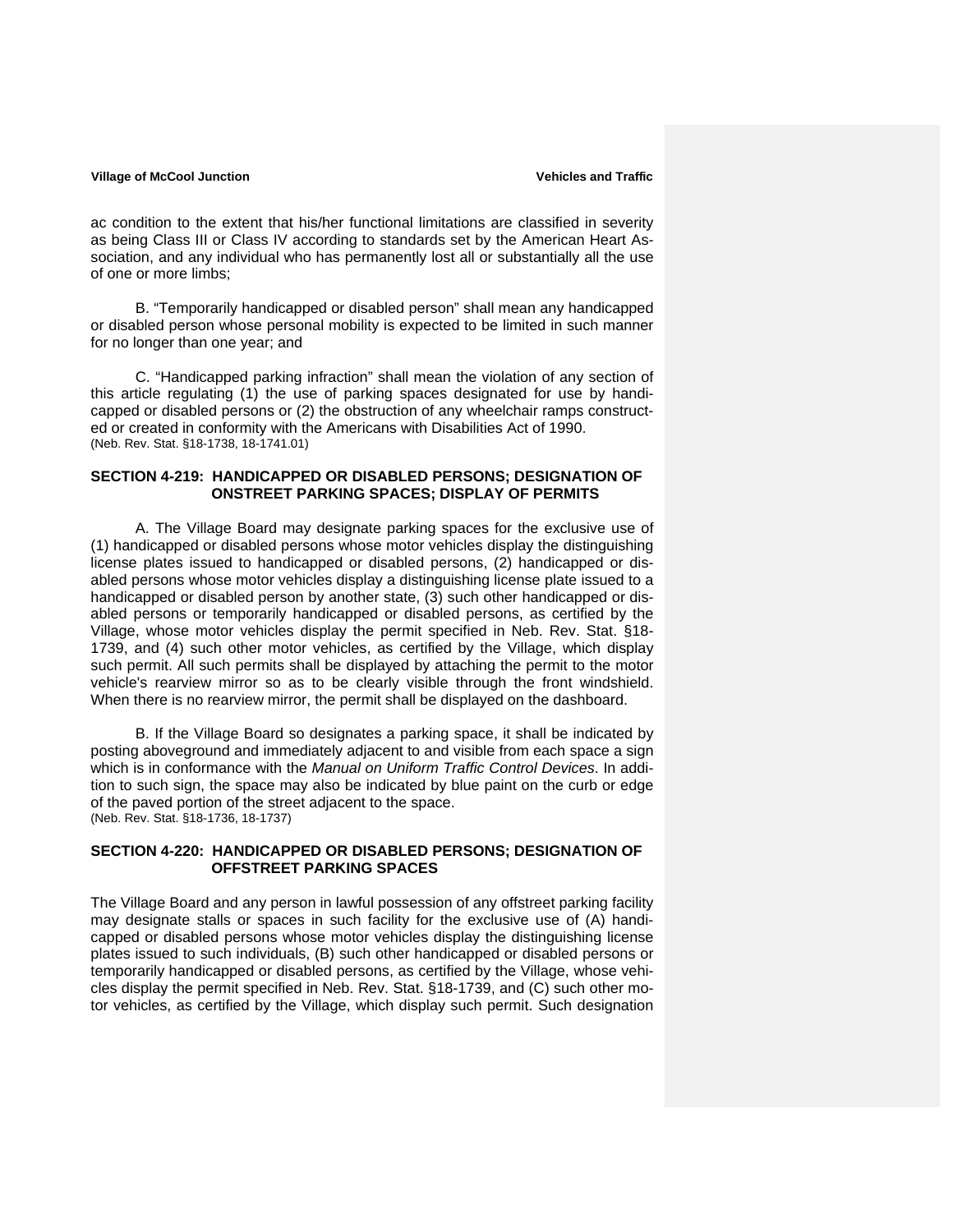shall be made by posting aboveground and immediately adjacent to and visible from each stall or space a sign which is in conformance with the *Manual on Uniform Traffic Control Devices*. (Neb. Rev. Stat. §18-1737)

### **SECTION 4-221: HANDICAPPED OR DISABLED PERSONS; INDIVIDUAL PERMIT**

 A. The village clerk shall take an application from a handicapped or disabled person or temporarily handicapped or disabled person or his or her parent, legal guardian, or foster parent for a permit which will entitle the holder thereof or a person driving a motor vehicle for the purpose of transporting such holder to park in those spaces provided for by this article when the holder of the permit will enter or exit the motor vehicle while it is parked in such spaces. For purposes of this section, the handicapped or disabled person or temporarily handicapped or disabled person shall be considered the holder of the permit.

 B. The village clerk shall not accept the application for a permit of any person making application contrary to the provisions of Neb. Rev. Stat. §18-1738.02

 C. A person applying for a permit or for the renewal of a permit shall complete an application, shall provide proof of identity, and shall submit a completed medical form signed by a physician, physician assistant, or nurse practitioner certifying that the person who will be the holder meets the definition of handicapped or disabled person or temporarily handicapped or disabled person. In the case of a temporarily handicapped or disabled person, the certifying physician, physician assistant, or nurse practitioner shall indicate the estimated date of recovery or that the temporary handicap or disability will continue for a period of six months, whichever is less.

 D. A person may hold only one permit under this section and may hold either a permit under this section or a permit under Section 4-222 but not both.

 E. The village clerk shall submit to the Department of Motor Vehicles the name, address, and license number of all persons applying for a permit pursuant to this section (Neb. Rev. Stat. §18-1738.01, 18-1738.02)

#### **SECTION 4-222: HANDICAPPED OR DISABLED PERSONS; MOTOR VEHICLE PERMIT**

 A. The village clerk shall take an application from any person for a motor vehicle permit which will entitle the holder thereof or a person driving the motor vehicle for the purpose of transporting handicapped or disabled persons or temporarily handicapped or disabled persons to park in those spaces provided for by this article if the motor vehicle is used primarily for the transportation of handicapped or disabled persons or temporarily handicapped or disabled persons. Such parking permit shall be used only when the motor vehicle for which it was issued is being used for the transportation of a handicapped or disabled person or temporarily handicapped or disa-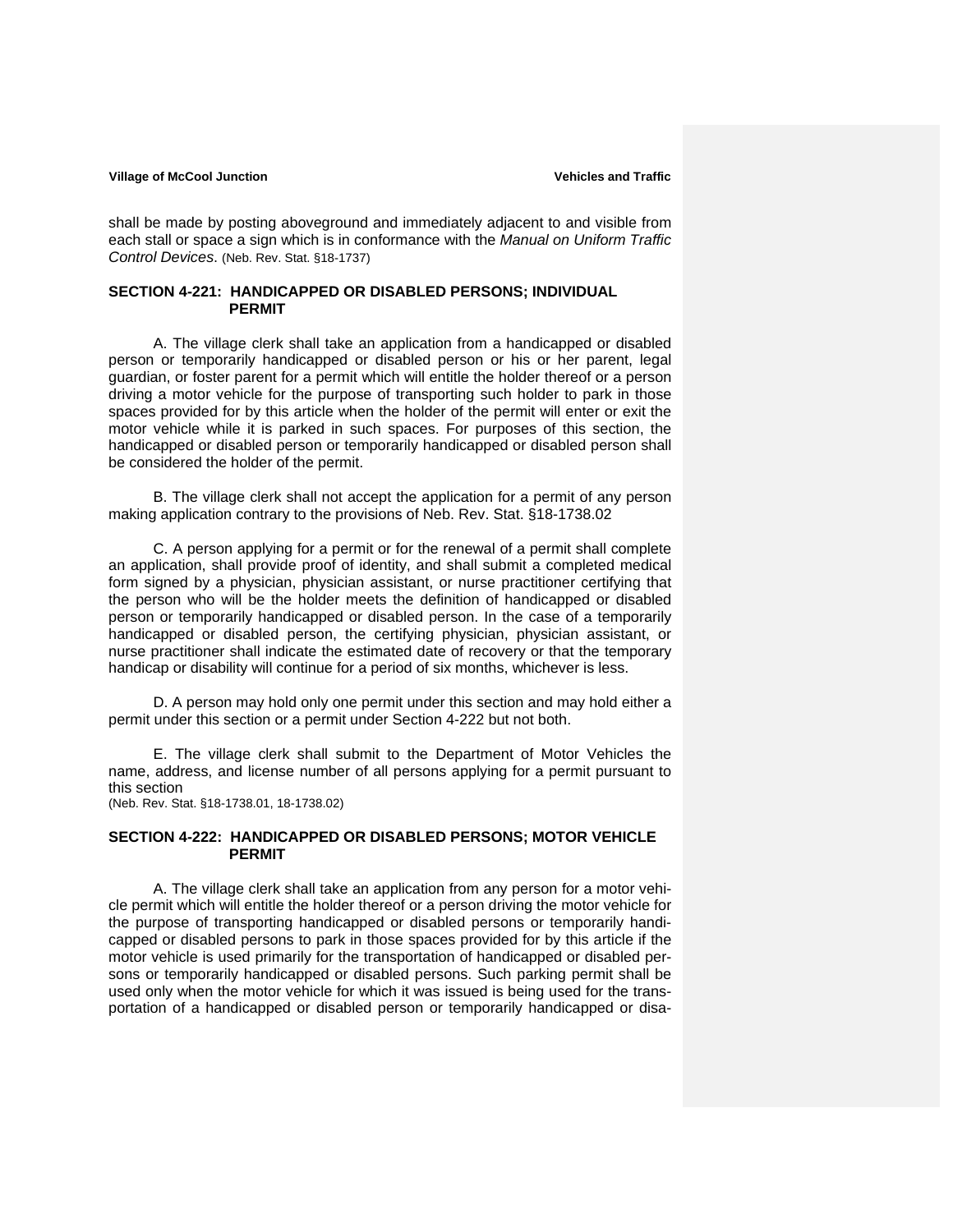bled person and such person will enter or exit the motor vehicle while it is parked in such designated spaces.

 B. The village clerk shall not accept the application for a permit of any person making application contrary to Neb. Rev. Stat. §18-1738.02.

 C. A person applying for a permit or for the renewal of a permit pursuant to this section shall apply for a permit for each motor vehicle used for the transportation of handicapped or disabled persons or temporarily handicapped or disabled persons, shall complete such forms as are provided to the village clerk by the Department of Motor Vehicles and shall demonstrate to the village clerk that each such motor vehicle is used primarily for the transportation of handicapped or disabled persons or temporarily handicapped or disabled persons. A copy of the completed application form shall be given to each applicant.

 D. No more than one such permit shall be issued for each motor vehicle. A person may hold either a permit under this section or a permit under Section 4-221 but not both.

 E. The village clerk shall submit to the Department of Motor Vehicles the name, address, and license number of all persons applying for a permit pursuant to this section

(Neb. Rev. Stat. §18-1738.01, 18-1738.02)

### **SECTION 4-223: HANDICAPPED OR DISABLED PERSONS; PERMIT CONTENTS; PROHIBITED ISSUANCE; DUPLICATE PERMITS**

 A. The permit issued for handicapped or disabled parking shall be constructed of a durable plastic designed to resist normal wear or fading for the term of the permit's issuance and printed so as to minimize the possibility of alteration following issuance. The permit shall be of a design, size, configuration, color, and construction and contain such information as specified in the rules and regulations adopted and promulgated by the U. S. Department of Transportation in the *Uniform System for Handicapped Parking*, 23 C.F.R. Part 1235.

 B. In addition to the requirements of subsection (A) of this section, the permit shall show such identifying information with regard to the handicapped or disabled person or temporarily handicapped or disabled person to whom it is issued as is necessary to the enforcement of this article.

 C. No permit shall be issued to any person or for any motor vehicle if any parking permit has been issued to such person or for such motor vehicle and such permit has been suspended pursuant to Section 4-225. At the expiration of such suspension, a permit may be renewed upon the payment of the permit fee.

 D. A duplicate permit may be provided without cost if the original permit is destroyed, lost, or stolen. Such duplicate permit shall be issued in the same manner as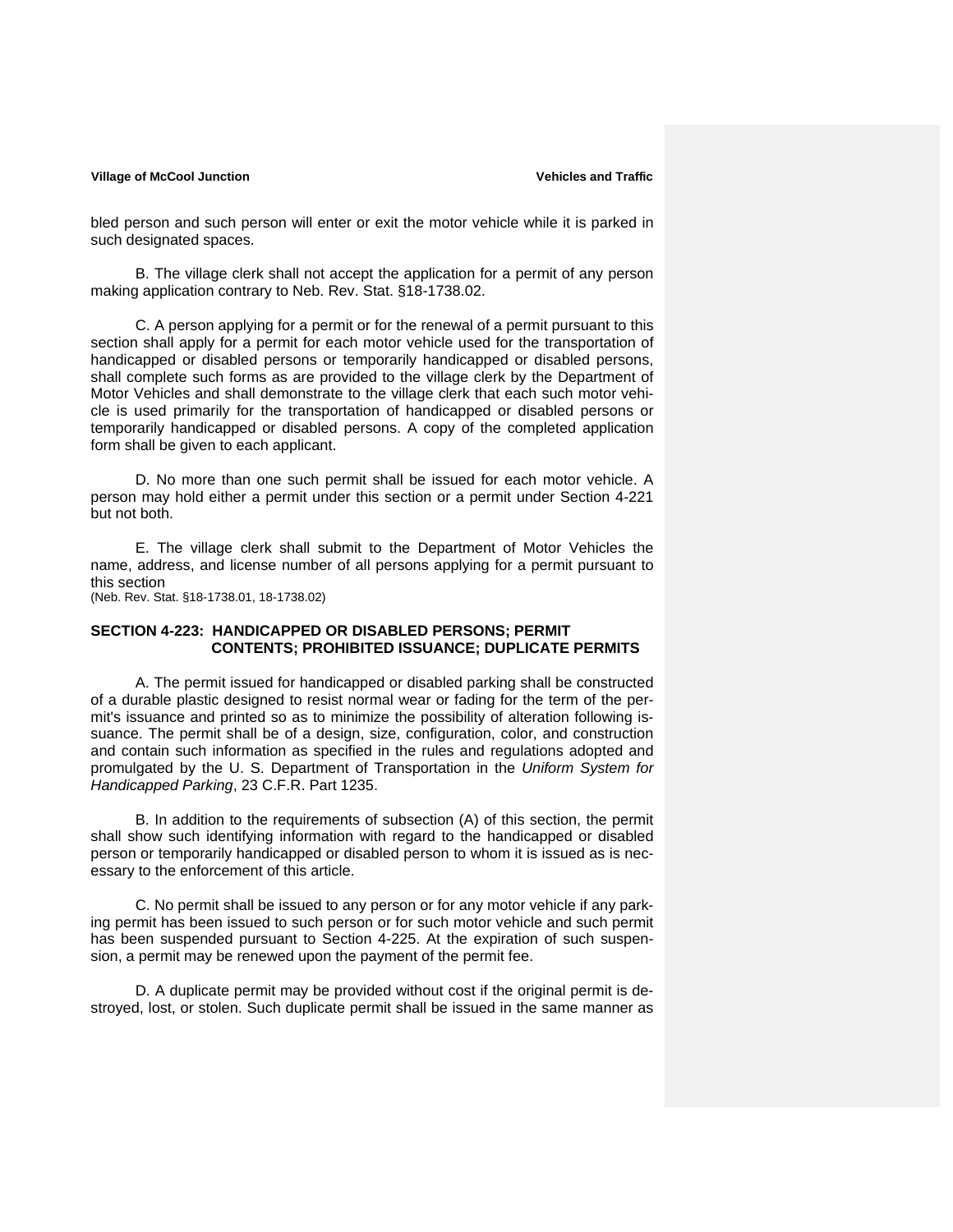the original permit, except that a newly completed medical form need not be provided if a completed medical form submitted at the time of the most recent application for a permit or its renewal is on file with the village clerk. A duplicate permit shall be valid for the remainder of the period for which the original permit was issued. (Neb. Rev. Stat. §18-1739)

## **SECTION 4-224: HANDICAPPED OR DISABLED PERSONS; PERMITS; PERIOD VALID; RENEWAL; FEE**

 A. Permanently issued handicapped or disabled parking permits issued prior to October 1, 2011, shall be valid for a period ending on the last day of the month of the applicant's birthday in the third year after issuance and shall expire on that day. Permanently issued handicapped or disabled parking permits issued on or after October 1, 2011, shall be valid for a period ending on the last day of the month of the applicant's birthday in the sixth year after issuance and shall expire on that day.

 B. All permits authorized under this article for temporarily handicapped or disabled parking shall be issued for a period ending not more than six months after the date of issuance but may be renewed one time for a period not to exceed six months. For the renewal period, there shall be submitted an additional application with proof of a handicap or disability.

 C. A fee shall be charged for each permit, part of which shall be retained by the village clerk and the remainder forwarded on a quarterly basis to the state treasurer for credit to the Department of Motor Vehicles cash fund. Such fee amount shall be on file for public inspection in the office of the village clerk. (Neb. Rev. Stat. §18-1740)

## **SECTION 4-225: HANDICAPPED OR DISABLED PERSONS; PERMITS NONTRANSFERABLE; VIOLATION; SUSPENSION**

Permits issued under this article shall not be transferable and shall be used only by the party to whom issued or for the motor vehicle for which issued and only for the purpose for which it is issued. No person shall alter or reproduce in any manner a permit issued pursuant to this article. No person shall knowingly hold more than one permit or knowingly provide false information on an application for a permit. Any violation of this section shall be cause for suspension of such permit for a period of six months. At the expiration of such period, a suspended permit may be renewed upon payment of the permit fee. (Neb. Rev. Stat. §18-1741) (Ord. No. 95-22, 12/4/95)

#### **SECTION 4-226: HANDICAPPED OR DISABLED PERSONS; REMOVAL OF UNAUTHORIZED VEHICLE**

 A. The owner or person in lawful possession of an offstreet parking facility, after notifying the Police or Sheriff's Department and the village providing onstreet parking or owning, operating, or providing an offstreet parking facility, may cause the removal from a stall or space designated exclusively for handicapped or disabled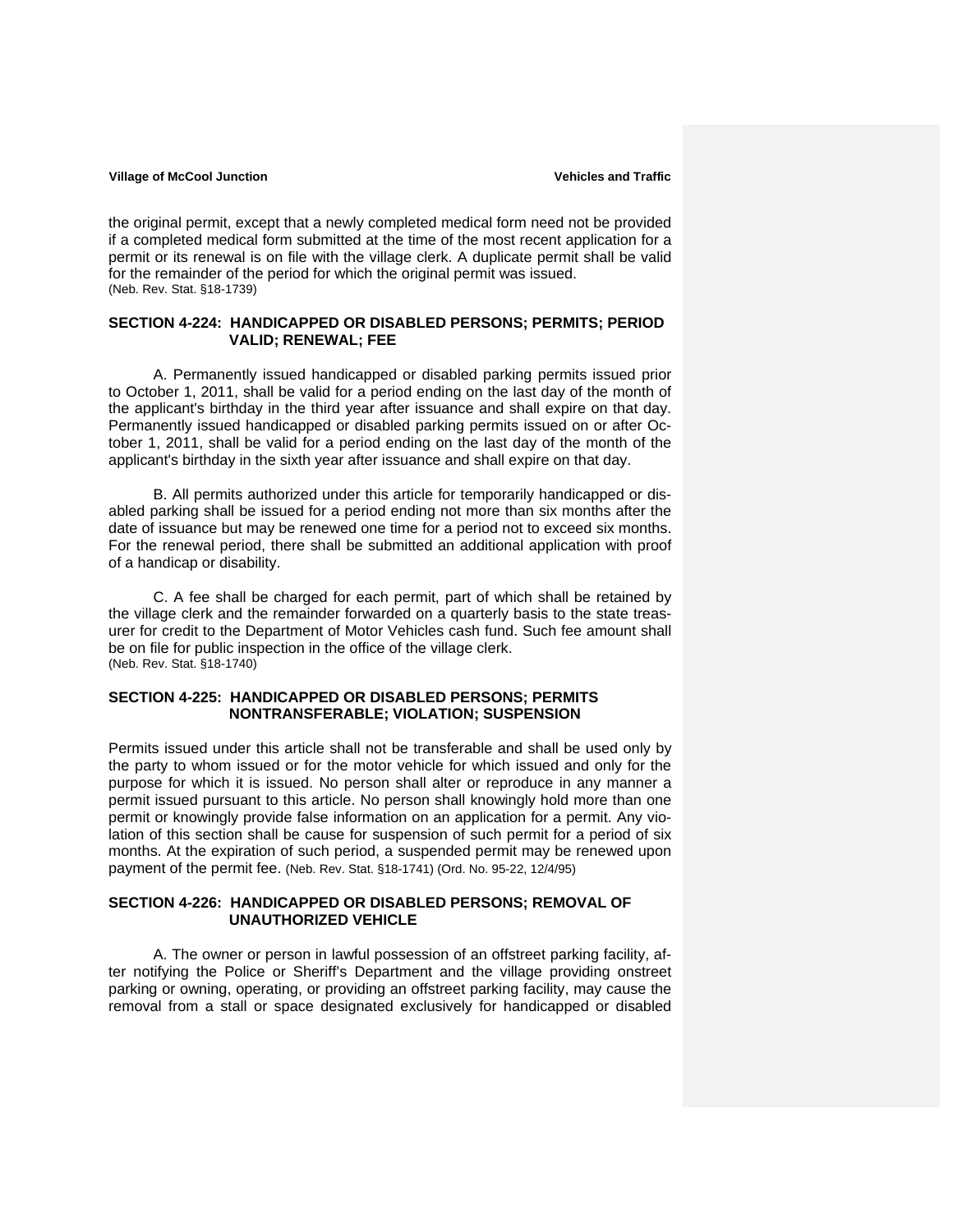persons or temporarily handicapped or disabled persons or motor vehicles for the transportation of such persons of any vehicle not displaying the proper permit or the distinguishing license plates specified in this article if there is posted aboveground and immediately adjacent to and visible from such stall or space a sign which clearly and conspicuously states the area so designated as a tow-in zone.

 B. Anyone who parks a vehicle in any onstreet parking space which has been designated exclusively for handicapped or disabled persons or temporarily handicapped or disabled persons or motor vehicles for the transportation of such persons or in any so exclusively designated parking space in any offstreet parking facility without properly displaying the proper permit or when the handicapped or disabled person to whom or for whom the license plate or permit is issued will not enter or exit the vehicle while it is parked in the designated space shall be guilty of a handicapped parking infraction as defined in Section 4-218 and shall be subject to the procedures set forth herein and the penalty provided for in this chapter. The display on a motor vehicle of a distinguishing license plate or permit issued to a handicapped or disabled person by and under the duly constituted authority of another state shall constitute a full and complete defense in any action for a handicapped parking infraction. If the identity of the person who parked the vehicle in violation of this section cannot be readily determined, the owner or person in whose name the vehicle is registered shall be held prima facie responsible for such violation and shall be guilty and subject to the penalty provided for in this chapter.

 C. In the case of a privately owned offstreet parking facility, the owner or person in lawful possession of such facility shall not be required to inform the Village of a violation of this section prior to the Village's issuing of a handicapped parking infraction citation to the violator. (Neb. Rev. Stat. §18-1737)

### **SECTION 4-227: HANDICAPPED OR DISABLED PERSONS; CITATION, ISSUANCE; COMPLAINT; TRIAL; DISMISSAL**

 A. For any offense classified as a handicapped parking infraction, a handicapped parking citation may be issued by any peace officer or by any person designated by ordinance by the Village Board to exercise the authority to issue a citation for any handicapped parking infraction.

 B. When a handicapped parking citation is issued for a handicapped parking infraction, the person issuing the citation shall enter thereon all required information, including the name and address of the cited person or, if not known, the license number and description of the offending motor vehicle, the offense charged, and the time and place the person cited is to appear in court. Unless the person cited requests an earlier date, the time of appearance shall be at least three days after the issuance of the handicapped parking citation. One copy of the citation shall be delivered to the person cited or attached to the offending motor vehicle.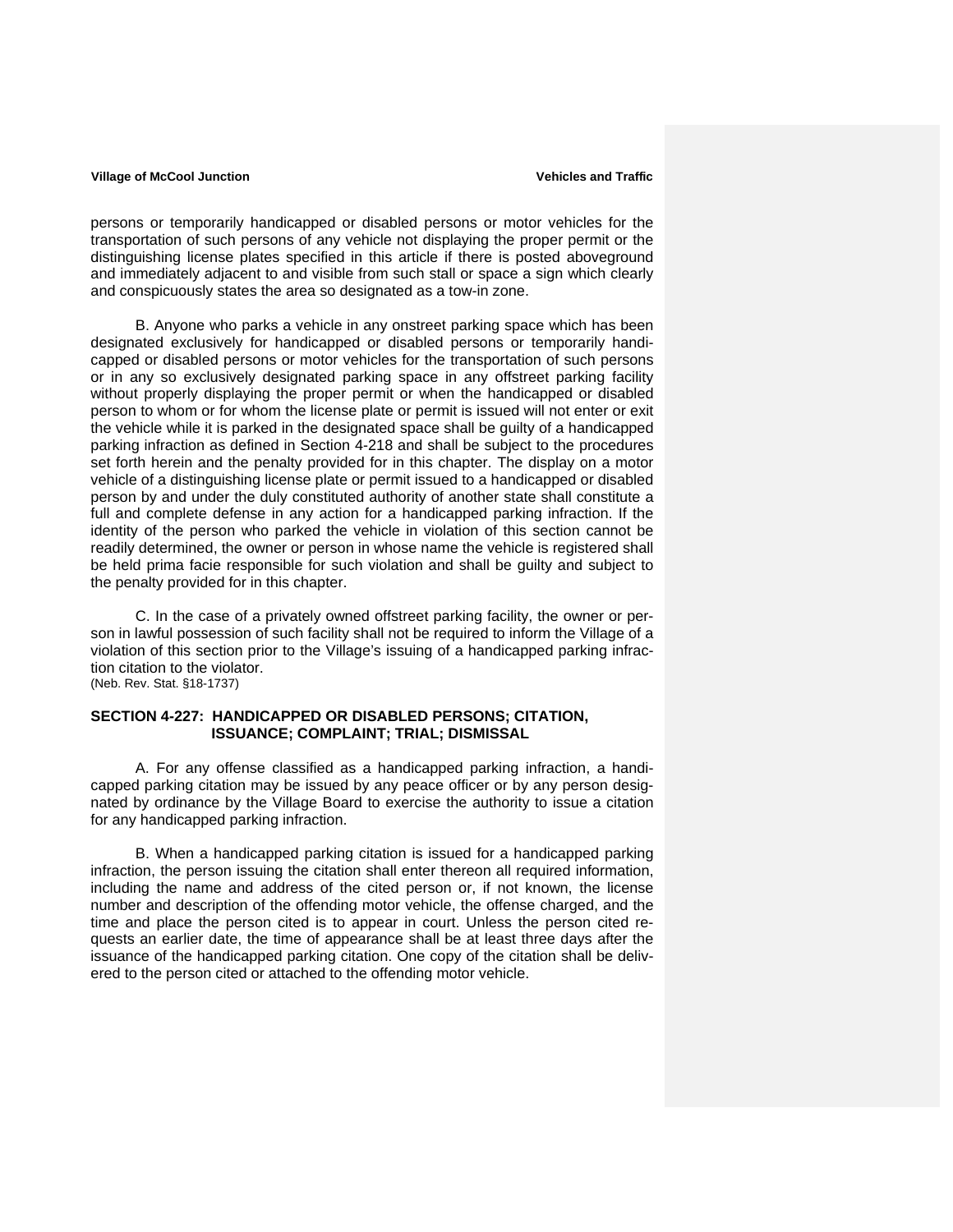C. At least 24 hours before the time set for the appearance of the cited person, either the village attorney or other person authorized by law to issue a complaint for the particular offense shall issue and file a complaint charging such person with a handicapped parking infraction or such person shall be released from the obligation to appear as specified.

 D. The trial of any person for a handicapped parking infraction shall be by the court without a jury. A person cited for a handicapped parking violation may waive his or her right to trial.

 E. For any handicapped parking citation issued for a handicapped parking infraction by reason of the failure of a vehicle to display a handicapped parking permit issued pursuant to Neb. Rev. Stat. §18-1738 or 18-1738.01, the complaint shall be dismissed if, within seven business days after the date of issuance of the citation, the person cited files with the court the affidavit included on the citation, signed by a peace officer certifying that the recipient is the lawful possessor in his/her own right of a handicapped parking permit issued under Neb. Rev. Stat. §18-1738 or 18-1738.01 and that the peace officer has personally viewed the permit. (Neb. Rev. Stat. §18-1741.01, 18-1741.04, 18-1741.06)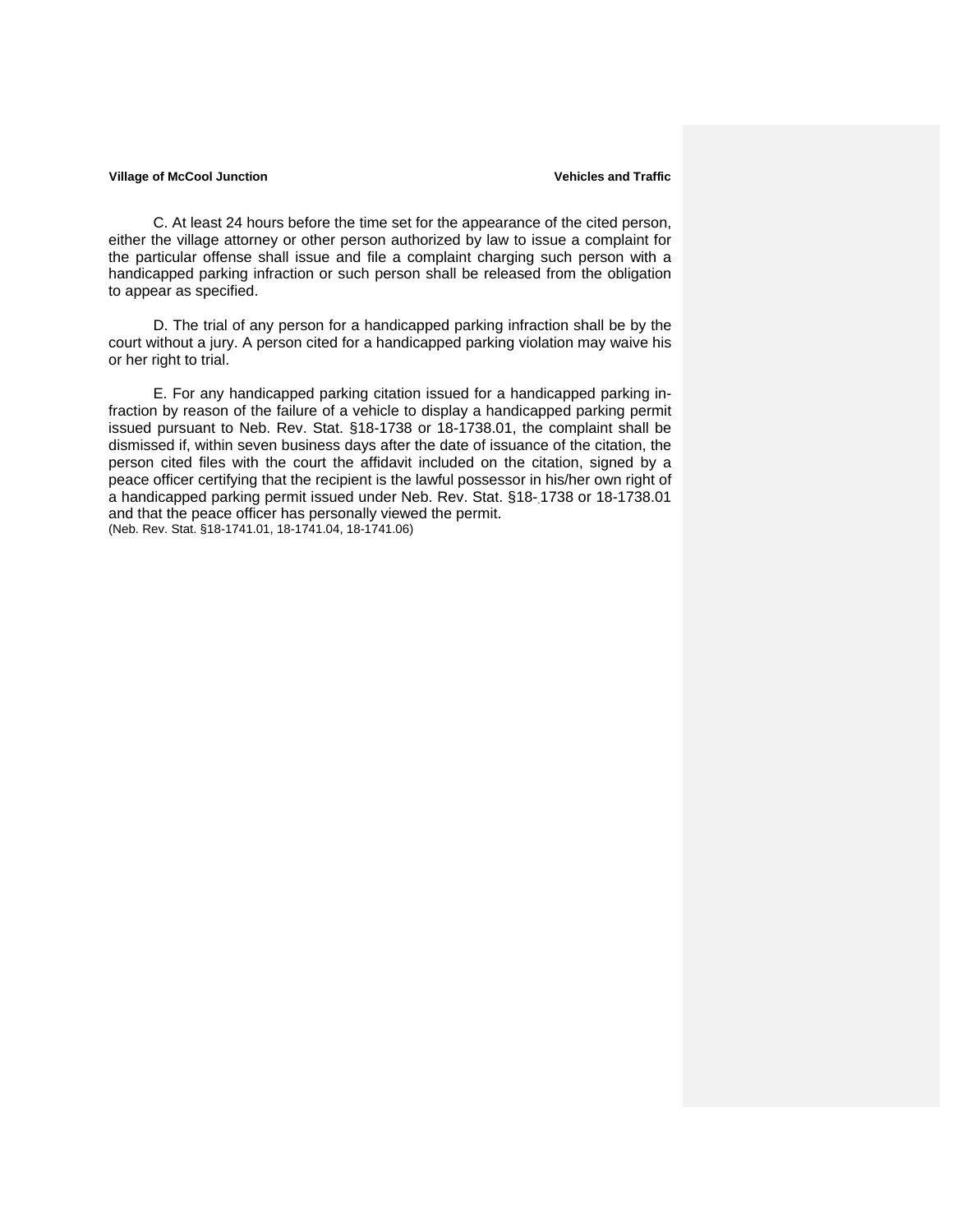# **Article 3 – Bicycles and Mini-Bikes**

### **SECTION 4-301: BICYCLES**

A. No person shall ride or propel a bicycle on a street or other public highway of this village with another person on the handlebars or in any position in front of the operator.

B. No bicycle shall be ridden faster than is reasonable and proper but every bicycle shall be operated with reasonable regard to the safety of the operator and any other persons upon the streets and public highways.

C. Persons riding bicycles shall observe all traffic signs and stop at all stop signs.

D. No bicycle shall be permitted on any street or other public highway from one-half hour after sunset and one-half hour before sunrise without a headlight, visible under normal atmospheric conditions from the front thereof for not less than 500 feet, indicating the approach or presence of the bicycle, firmly attached to such bicycle and properly lighted, or without a yellow or red light reflector attached to and visible 500 feet from the rear thereof. The said headlight shall emit a clear, white light.

E. No person shall ride or propel a bicycle upon any street or other public highway abreast of more than one other person riding or propelling a bicycle.

F. Every person riding or propelling a bicycle upon any street or other public highway shall observe all traffic rules and regulations applicable thereto and shall turn only at intersections, signal for all turns, ride at the right-hand side of the street or highway, pass to the left when passing overtaken vehicles and individuals that are slower moving, and shall pass vehicles to the right when meeting.

G. No person shall park a bicycle on any sidewalk unless a bicycle stand is located on said sidewalk. (Neb. Rev. Stat. §60-6,315, 60-6,317, 60-6,318)

#### **SECTION 4-302: MINI-BIKES; UNLAWFUL OPERATION**

It shall be unlawful for any person to operate a mini-bike upon any street or highway within the corporate limits of the Village. For purposes of this article, "mini-bike" shall mean a two-wheel motor vehicle which has a total wheel and tire diameter of less than 14 inches, an engine-rated capacity of less than 45 cubic centimeters displacement or a seat height less than 25 inches from the ground, or any other two-wheel motor vehicle primarily designed by the manufacturer for off-road use only. (Neb. Rev. Stat. §60-6,347, 60-6,352)

#### **SECTION 4-303: MINI-BIKES; EMERGENCIES AND PARADES**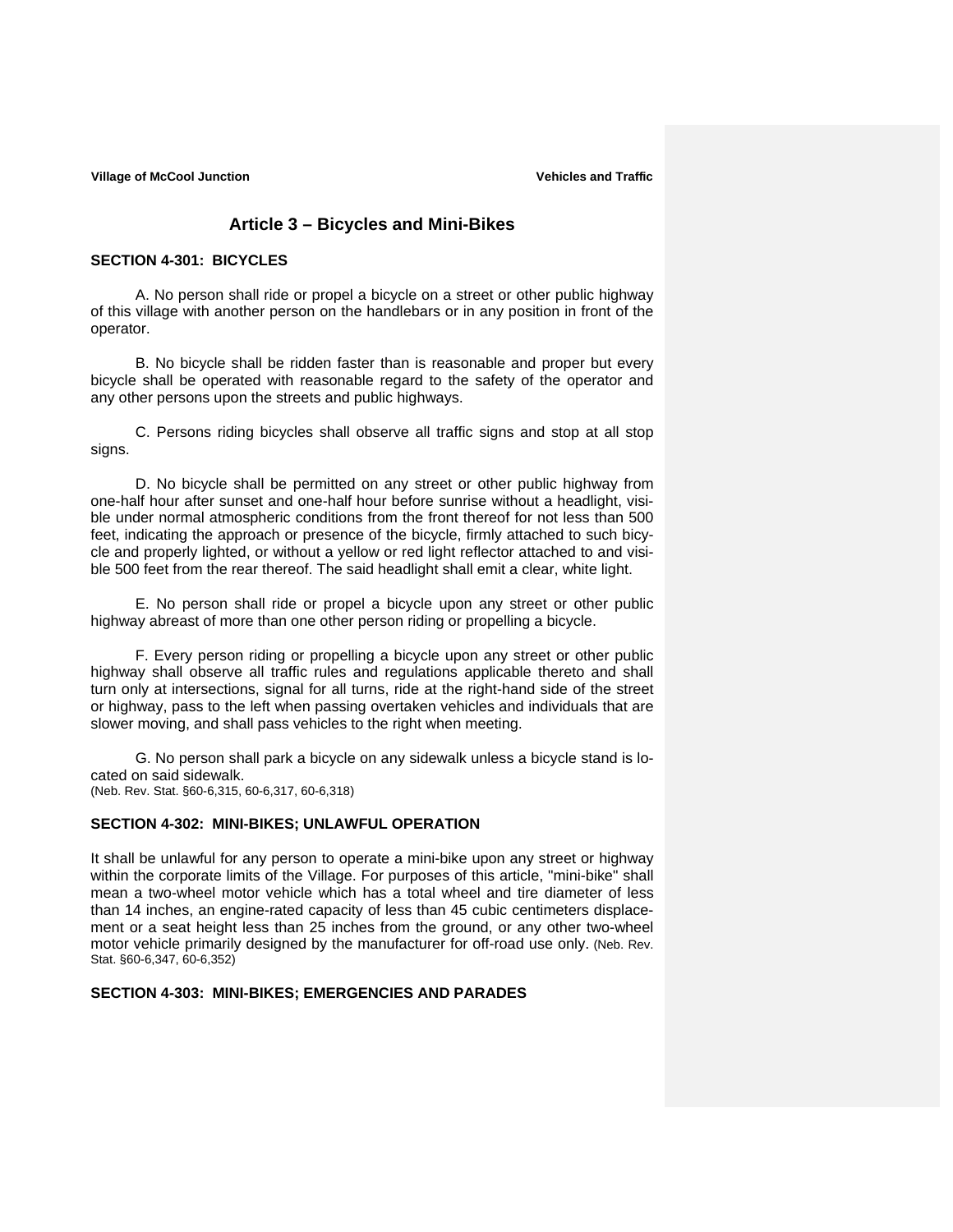Mini-bikes shall be exempt from the provisions of this article during any public emergency or while being used in parades by regularly organized units of any recognized charitable, social, educational or community service organization. (Neb. Rev. Stat. §60- 6,348)

### **SECTION 4-304: MINI-BIKES; PUBLIC LANDS**

Mini-bikes shall be prohibited upon the public lands owned by the Village except where allowed by resolution of the Village Board. (Neb. Rev. Stat. §60-60-678)

#### **SECTION 4-305: MINI-BIKES; TRAFFIC LAWS INAPPLICABLE**

The provisions of Neb. Rev. Stat. Chapter 60, Articles 1, 3, 4, 5, and 17 shall not be applicable to the owners and operators of any mini-bike. (Neb. Rev. Stat. §60-6,347)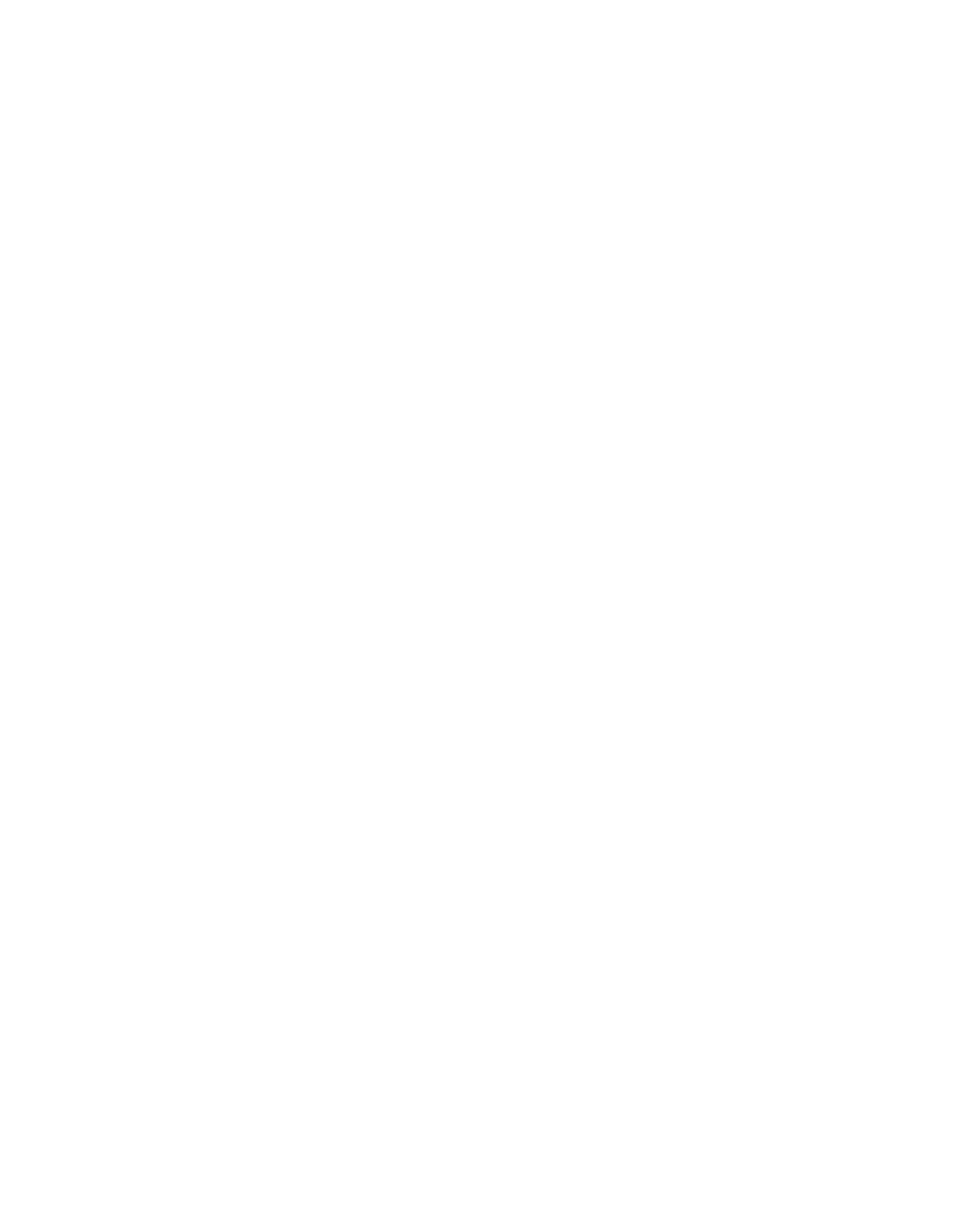# **Article 4 – Mopeds and Motorcycles**

#### **SECTION 4-401: MOPEDS; DEFINED; STATUTORY REGULATION**

"Moped" shall mean a bicycle with fully operative pedals for propulsion by human power, an automatic transmission, and a motor with a cylinder capacity not exceeding 50 cubic centimeters, which produces no more than two brake horsepower and is capable of propelling the bicycle at a maximum design speed of no more than 30 miles per hour on level ground. Mopeds, their owners, and their operators shall be subject to Neb. Rev. Stat. Chapter 60, Article 4 but shall be exempt from the requirements of Neb. Rev. Stat. Chapter 60, Articles 1, 3, 5, and 17. (Neb. Rev. Stat. §60- 6,309)

## **SECTION 4-402: MOPEDS; OPERATOR'S LICENSE REQUIRED**

No person shall operate a moped upon the streets, alleys, or highways within the Village unless such person has a valid Class O operator's license or a valid school or learner's permit. (Neb. Rev. Stat. §60-6,310)

## **SECTION 4-403: MOPEDS; TRAFFIC REGULATIONS APPLICABLE**

Any person who rides a moped upon a roadway shall have all the rights and shall be subject to all of the duties applicable to the driver of a motor vehicle under the Nebraska Rules of the Road except for special moped regulations in the rules and except for those provisions of the rules which by their nature can have no application. Such regulations applicable to mopeds shall apply whenever a moped is operated upon any street, alley, or highway within the Village or upon any path set aside by the Department of Roads or the Village for the use of mopeds. Notwithstanding any established maximum speed limits in excess of 25 miles per hour, no person shall operate any moped at a speed in excess of 30 miles per hour. (Neb. Rev. Stat. §60-6,311, 60-6,313)

## **SECTION 4-404: MOPEDS; USE OF TRAFFIC LANES**

A moped shall be entitled to full use of a traffic lane of any street or highway with an authorized speed limit of 45 miles per hour or less and no vehicle shall be operated in such a manner as to deprive any moped of the full use of such lane. This section shall not apply to mopeds operated two abreast in a single lane. No person shall operate a moped between lanes of traffic or between adjacent lines or rows of vehicles. Mopeds shall not be operated more than two abreast in a single lane. Any person who operates a moped on a roadway with an authorized speed limit of more than 45 miles per hour shall ride as near to the right side of the roadway as practicable and shall not ride more than single file. (Neb. Rev. Stat. §60-6,313)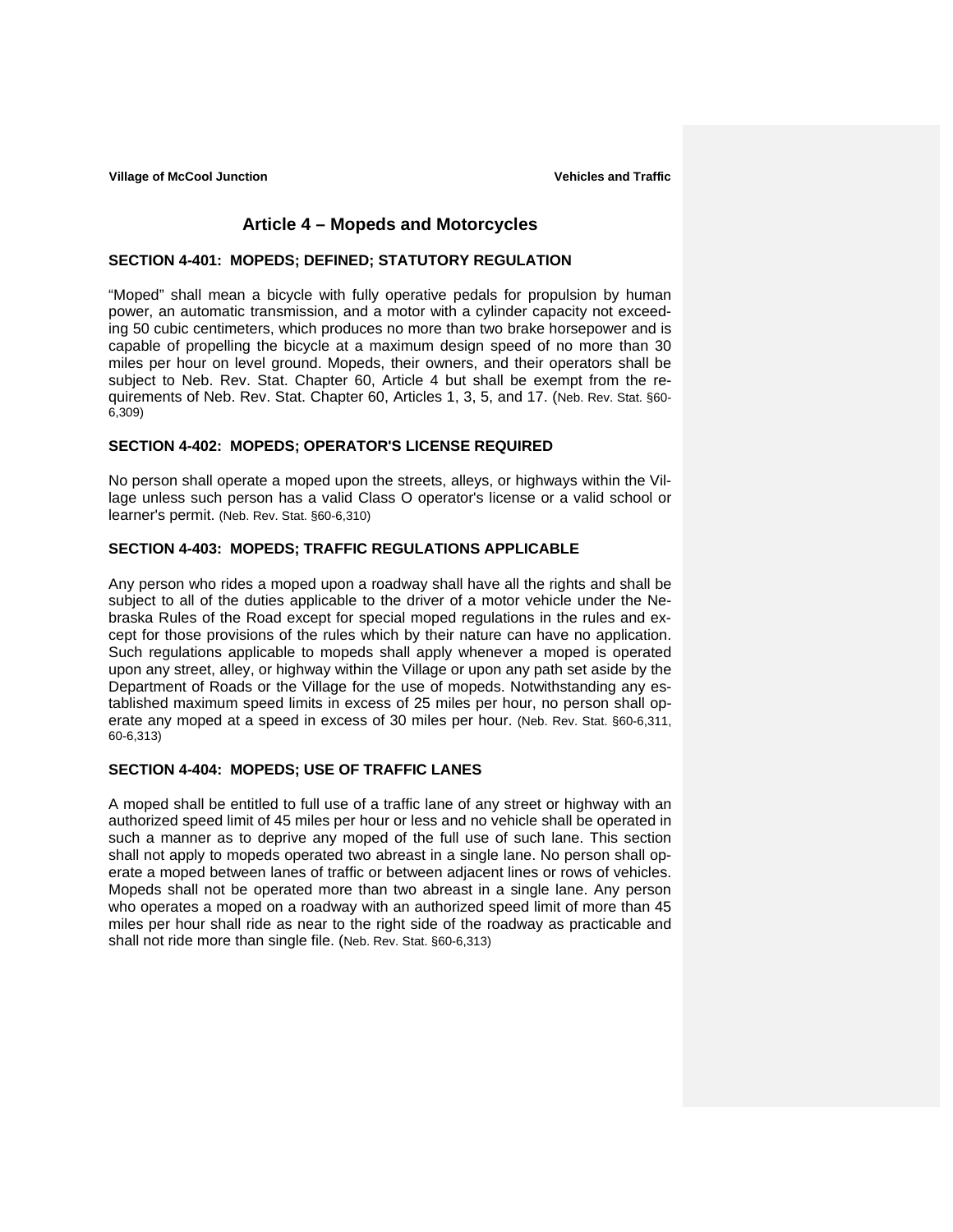### **SECTION 4-405: MOPEDS; EQUIPMENT**

Any moped which carries a passenger shall be equipped with footrests for such passenger. No person shall operate any moped with handlebars more than 15 inches above the mounting point of the handlebars. (Neb. Rev. Stat. §60-6,312)

#### **SECTION 4-406: MOPEDS; HELMET**

A person shall not operate or be a passenger on a moped or motorcycle on any highway, as defined in state statutes, unless such person is wearing a protective helmet of the type and design manufactured for use by operators of such vehicles and unless such helmet is secured properly on his or her head with a chin strap while the vehicle is in motion. All such protective helmets shall be designed to reduce injuries to the user resulting from head impacts and shall be designed to protect the user by remaining on the user's head, deflecting blows, resisting penetration, and spreading the force of impact. Each such helmet shall consist of lining, padding, visor, and chin strap and shall meet or exceed the standards established in the United States Department of Transportation's *Federal Motor Vehicle Safety Standard No. 218*, 49 C.F.R. 571.218, for motorcycle helmets. (Neb. Rev. Stat. §60-6,279) (Ord. No. 205, 10/3/88)

#### **SECTION 4-407: MOTORCYCLES; OPERATION**

A. Any person who operates a motorcycle shall have all of the rights and shall be subject to all of the duties applicable to the driver of any other vehicle under this chapter.

B. Any person who operates a motorcycle shall ride only upon a permanent, regular seat attached thereto and shall not carry any other person nor shall any other person ride on a motorcycle unless such motorcycle is designed to carry more than one person, in which event a passenger may ride upon the permanent, regular seat if designed for two persons or upon another seat firmly attached to the motorcycle to the rear or side of the operator.

C. Any person shall ride upon a motorcycle only while sitting astride the seat, facing forward.

D. No person shall operate a motorcycle while carrying any package, bundle or other article which prevents him or her from keeping both hands on the handlebars.

E. No operator shall carry any person nor shall any person ride in a position that will interfere with the operation or control of the motorcycle or the view of the operator.

F. A motorcycle shall be entitled to full use of a traffic lane of any highway and no vehicle shall be driven in such a manner as to deprive any motorcycle of the full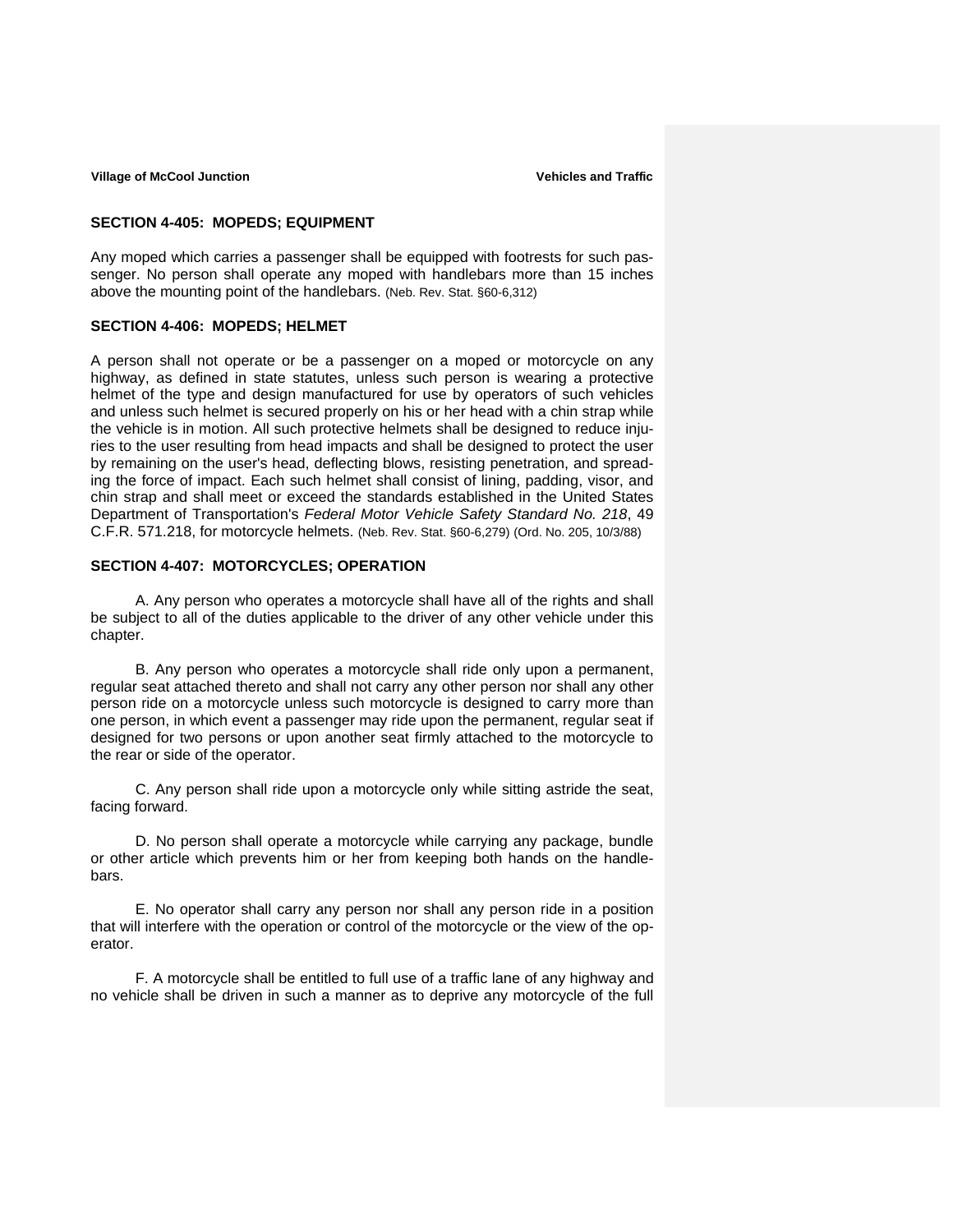use of such lane. This subsection shall not apply to motorcycles operated two abreast in a single lane.

G. The operator of a motorcycle shall not overtake and pass in the same lane occupied by the vehicle being overtaken.

H. No person shall operate a motorcycle between lanes of traffic or between adjacent lines or rows of vehicles.

I. Motorcycles shall not be operated more than two abreast in a single lane.

J. Subsections (G) and (H) of this section shall not apply to police officers in the performance of their official duties. (Neb. Rev. Stat. §60-6,307, 60-6,308)

#### **SECTION 4-408: MOTORCYCLE; LIGHTS**

No person shall ride a motorcycle upon the streets, alleys or highways from one-half hour after sunset to one-half hour before sunrise unless the same shall be equipped with at least one and not more than two headlights, plainly visible from the front; and a light on the rear exhibiting a red light visible under normal atmospheric conditions from a distance of at least 500 feet to the rear thereof; provided, said lights shall comply with the requirements and limitations of state statutes. (Neb. Rev. Stat. §60-6,219)

## **SECTION 4-409: MOTORCYCLES; HELMET**

A person shall not operate or be a passenger on a motorcycle or moped on any highway, as defined in state statutes, unless such person is wearing a protective helmet as provided in Section 4-406.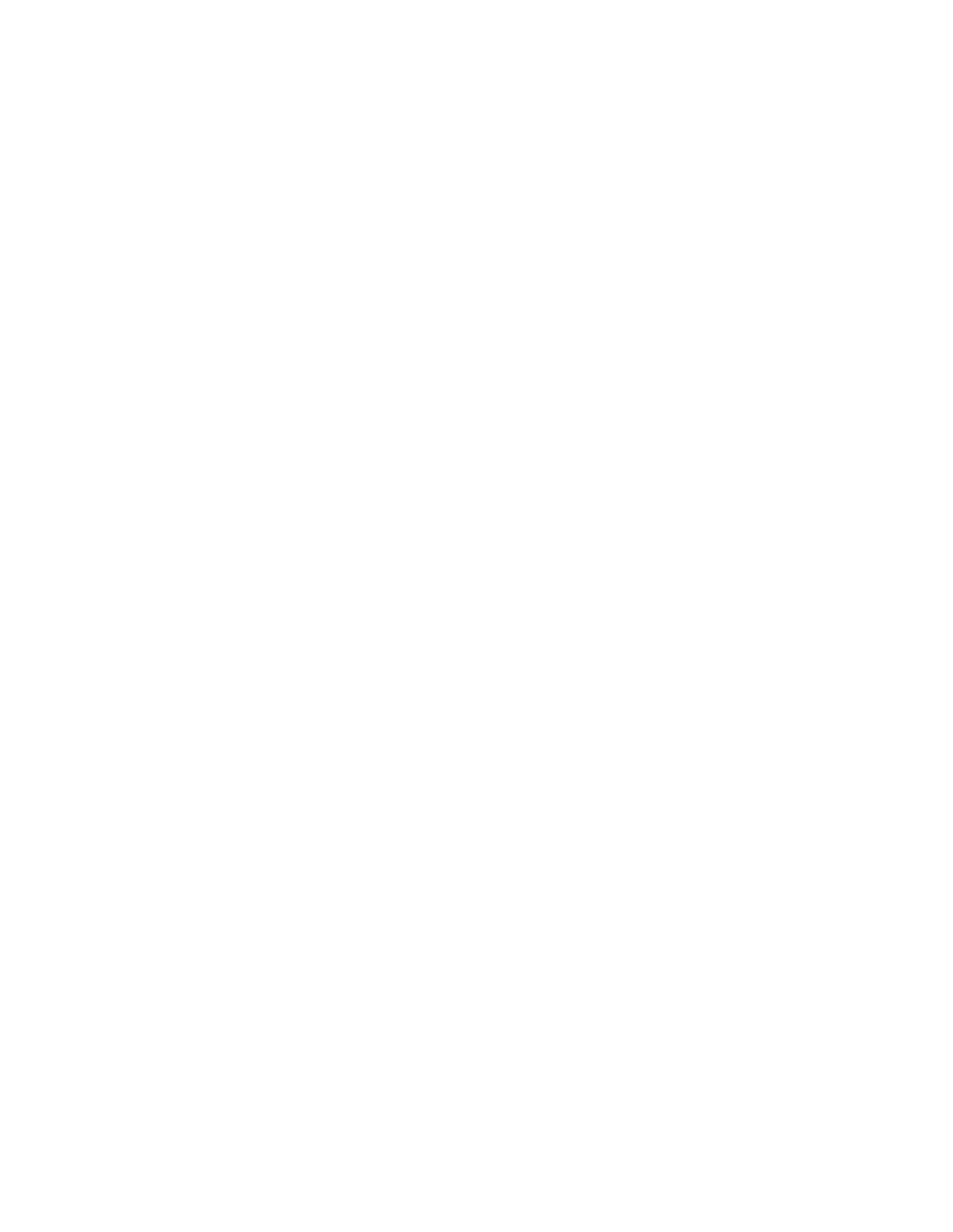# **Article 5 – Snowmobiles, All-Terrain Vehicles, Utility-Type Vehicles and Low-Speed Vehicles**

#### **SECTION 4-501: SNOWMOBILES; EQUIPMENT**

A. Every snowmobile operated within the Village shall be registered with the State of Nebraska as required by law. No snowmobile shall be operated upon a public street or highway unless it is equipped with at least one headlamp, one taillamp, reflector material of a minimum area of 16 square inches mounted on each side forward of the handle bars, and with brakes as prescribed by the Director of Motor Vehicles.

B. All laws applying to the operation of other motor vehicles shall apply to snowmobiles, except those relating to required equipment and those which, by their nature, have no application.

(Neb. Rev. Stat. §60-6,332, 60-6,335) (Ord. No. 198, 3/7/88)

#### **SECTION 4-502: SNOWMOBILES; PUBLIC LANDS**

Snowmobiles may be operated upon public lands owned by the village; provided, such operation is done in a manner which does not endanger others using the lands, and the snow covering the land is of such depth and consistency so as to make reasonably certain vegetation will not be destroyed or damaged by such operation. (Neb. Rev. Stat. §60-6,338) (Ord. No. 198, 3/7/88)

## **SECTION 4-503: SNOWMOBILES; UNLAWFUL ACTS**

A. It shall be unlawful for any person to drive or operate any snowmobile in the following unsafe or harassing ways:

- 1. At a rate of speed greater than reasonable or proper under the surrounding circumstances.
- 2. In a careless, reckless or negligent manner so as to endanger person or property.
- 3. While under the influence of alcoholic liquor or any drug.
- 4. Without a lighted headlight and tail light when such would be required by conditions.
- 5. In any tree nursery or planting in a manner which damages or destroys growing stock.
- 6. Upon any private lands without first having obtained permission of the owner, lessee or operator of such lands.

(Neb. Rev. Stat. §60-6,337)

B. It shall be deemed a misdemeanor for any person to allow a snowmobile, either owned or operated by that person, to be operated within the congested area of the Village unless weather conditions are such that it provides the only practicable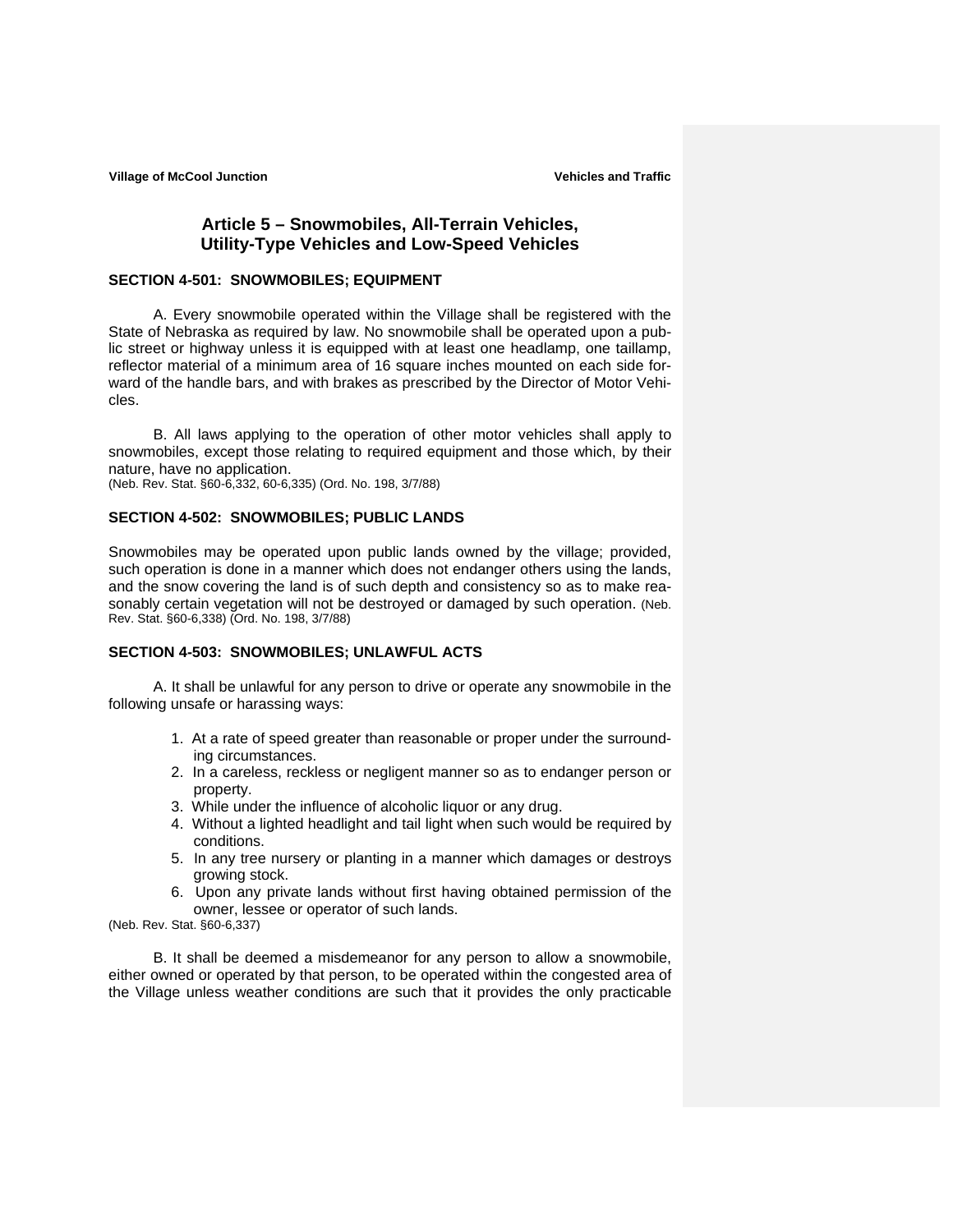method of safe vehicular travel or said snowmobile is engaged in responding to an emergency. (Neb. Rev. Stat. §60-6,337) (Ord. No. 198, 3/7/88)

#### **SECTION 4-504: SNOWMOBILES; ENFORCEMENT**

Any law enforcement officer, including a conservation officer, may enforce the provisions relating to snowmobiles. (Neb. Rev. Stat. §60-6,343) (Ord. No. 198, 3/7/88)

## **SECTION 4-505: ALL-TERRAIN AND UTILITY-TYPE VEHICLES; DEFINITIONS**

A. "All-terrain vehicle" (ATV) means any motorized off-highway vehicle which (1) is 50 inches or less in width, (2) has a dry weight of 900 pounds or less, (3) travels on three or more low-pressure tires, (4) is designed for operator use only with no passengers or is specifically designed by the original manufacturer for the operator and one passenger, (5) has a seat or saddle designed to be straddled by the operator, and (6) has handlebars or any other steering assembly for steering control. (Neb. Rev. Stat. §60-6,355)

B. "Utility-type vehicle" (UTV) means any motorized off-highway vehicle which (1) is not less than 48 inches nor more than 74 inches in width, (2) is not more than 135 inches in length, including the bumper, (3) has a dry weight of not less than 900 pounds nor more than 2,000 pounds, (4) travels on four or more low-pressure tires, and (5) is equipped with a steering wheel and bench or bucket-type seating designed for at least two people to sit side-by-side. "Utility-type vehicle" does not include golf carts or low-speed vehicles. (Neb. Rev. Stat. 60-6,355)

C. "Street" or "highway" means the entire width between the boundary limits of any street, road, avenue, boulevard, or way which is publicly maintained when any part thereof is open to the use of the public for purposes of vehicular travel. (Neb. Rev. Stat. §60-624)

#### **SECTION 4-506: ALL-TERRAIN AND UTILITY-TYPE VEHICLES; OPERATION**

A. An ATV and a UTV may be operated on streets and highways within the corporate limits of the village only if the operator and the vehicle comply with the provisions of this section.

B. An ATV or UTV may be operated only between the hours of sunrise and sunset and shall not be operated at a speed in excess of 30 miles per hour. When operating an ATV or UTV as authorized herein, the headlight and taillight of the vehicle shall be on and it shall be equipped with a bicycle safety flag which extends not less than 5 feet above ground attached to the rear of such vehicle. The bicycle safety flag shall be triangular in shape with an area of not less than 30 square inches and shall be Day-Glo in color.

C. Any person operating an ATV or UTV as authorized herein shall have: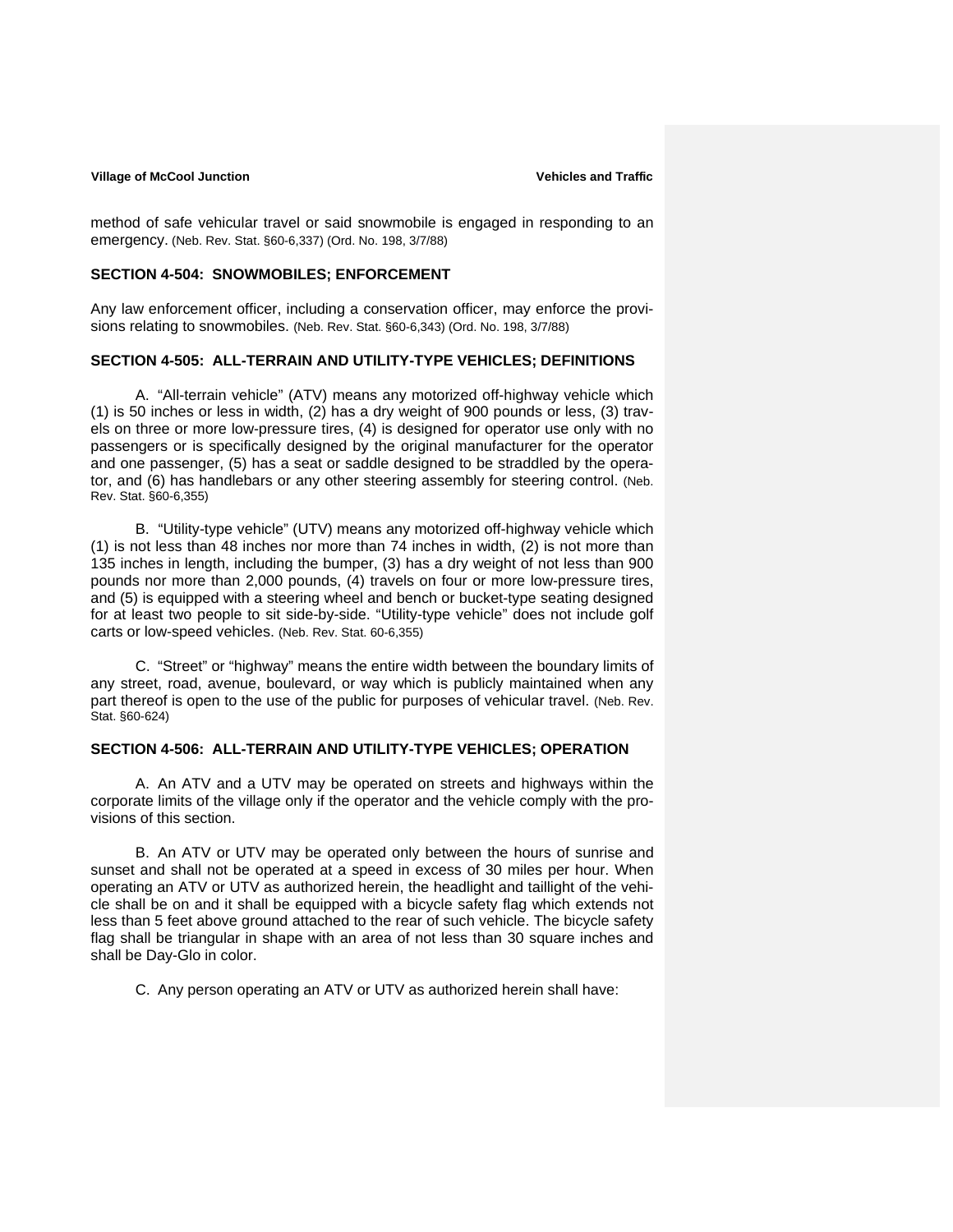- 1. A valid Class O operator's license or a farm permit as provided in Neb. Rev. Stat. 60-4,126; and
- 2. Liability insurance coverage for the ATV or UTV while being operated on a street or highway. The person operating the vehicle shall provide proof of such insurance coverage to any peace officer requesting such proof within five days of such a request.

D. ATVs and UTVs may be operated without complying with subsections (B) and (C) of this section on streets and highways in parades which have been authorized by the State of Nebraska or any department, board, commission, or political subdivision of the state.

E. An ATV or a UTV shall not be operated on any controlled-access highway with more than two marked traffic lanes, and the crossing of any controlled-access highway with more than two marked traffic lanes shall not be permitted. Subsections (A) through (C) and (F) of this section authorize and apply to operation of an ATV or UTV only on a street or highway other than a controlled-access highway with more than two marked traffic lanes.

F. Subject to subsection (E) of this section, the crossing of a street or highway shall be permitted by an ATV or a UTV without complying with subsections (B) and (C) of this section only if:

- 1. The crossing is made at an angle of approximately 90° to the direction of the street or highway and at a place where no obstruction prevents a quick and safe crossing;
- 2. The vehicle is brought to a complete stop before crossing the shoulder or roadway of the street or highway;
- 3. The operator yields the right of way to all oncoming traffic that constitutes an immediate potential hazard;
- 4. In crossing a divided highway, the crossing is made only at an intersection of such highway with another highway; and
- 5. Both the headlight and taillight of the vehicle are on when the crossing is made.

(Neb. Rev. Stat. 60-6,356)

# **SECTION 4-507: LOW-SPEED VEHICLES**

A. "Low-speed vehicle" means a four-wheeled motor vehicle (1) whose speed attainable in one mile is more than 20 miles per hour and not more than 25 miles per hour on a paved, level surface; (2) whose gross vehicle weight rating is less than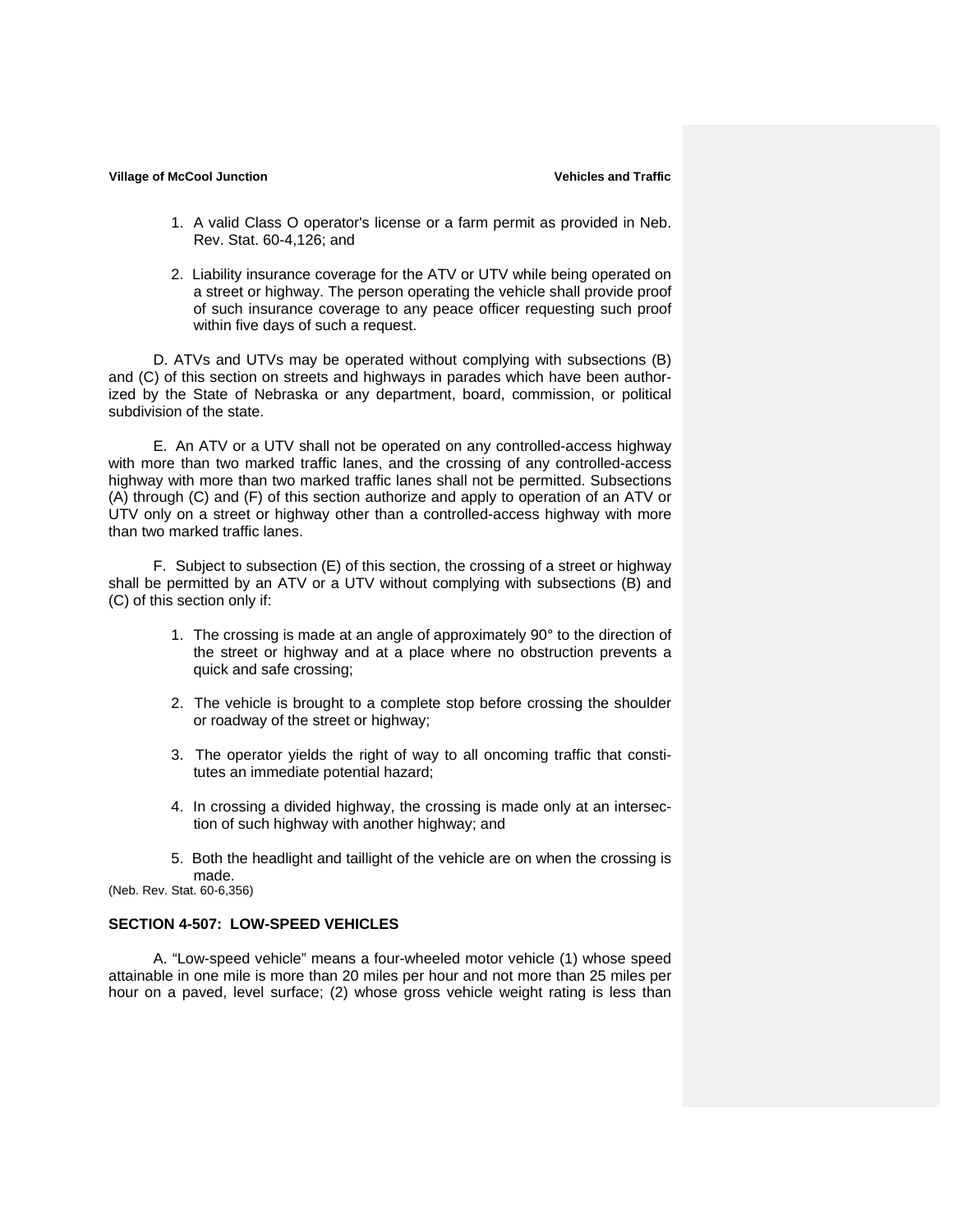#### **Village of McCool Junction Community Community Community Community Community Community Community Community Community Community Community Community Community Community Community Community Community Community Community Comm**

3,000 pounds; and (3) that complies with 49 C.F.R. part 571, as such part existed on January 1, 2011. (Neb. Rev. Stat. §60-119.01, 60-336.01, 60-501, 60-605)

B. A low-speed vehicle may be operated on any highway on which the speed limit is not more than 35 miles per hour and may cross a highway on which the speed limit is more than 35 miles per hour. Nothing in this section shall prevent the village from adopting more stringent ordinances governing low-speed vehicle operation if the Village Board determines that such ordinances are necessary in the interest of public safety. Any person operating a low-speed vehicle as authorized under this section shall have a valid Class O operator's license and shall have liability insurance coverage for the vehicle. (Neb. Rev. Stat. §60-605(32))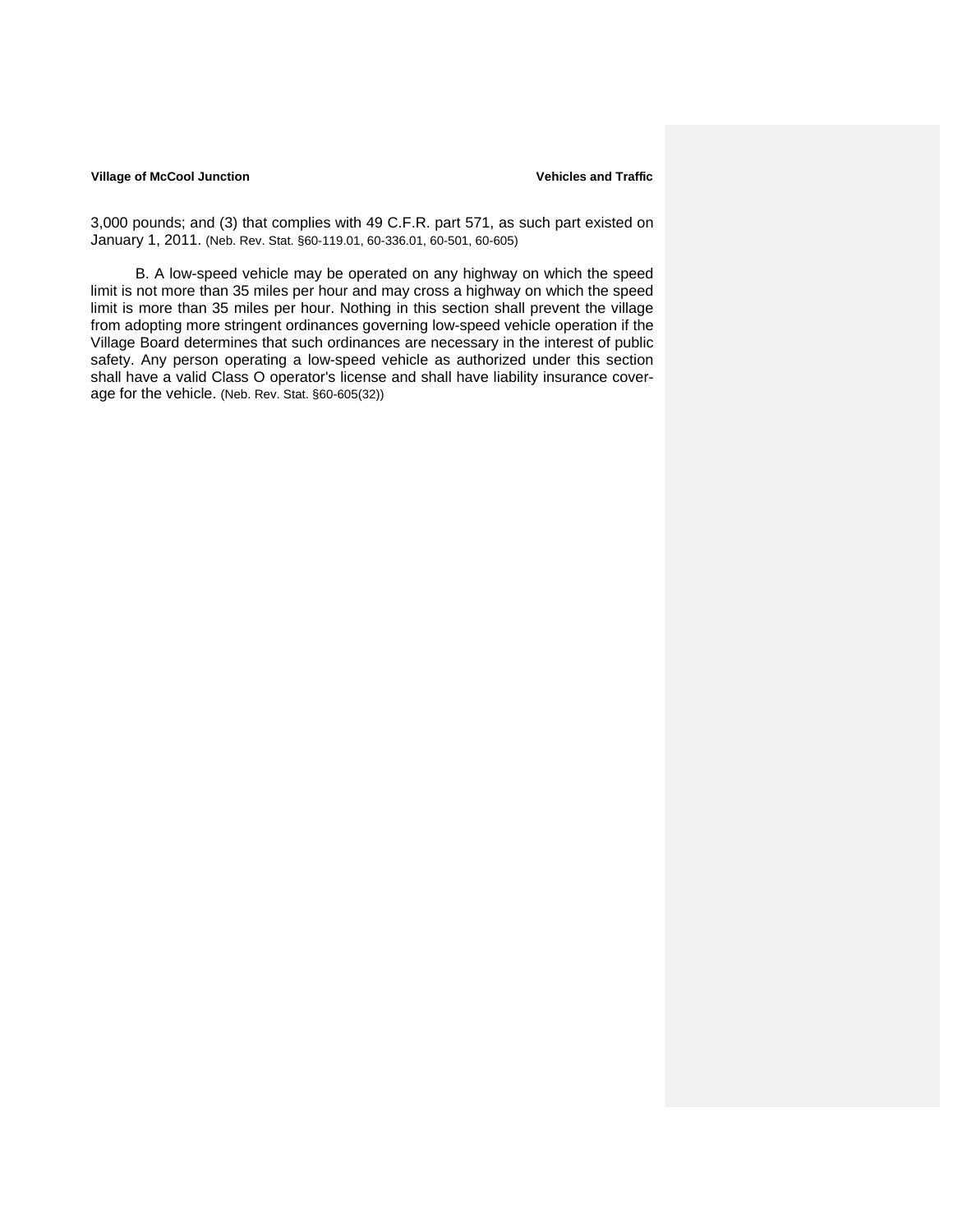# **Article 6 – Abandoned Vehicles**

#### **SECTION 4-601: DEFINED**

A. A motor vehicle is an abandoned vehicle:

- 1. If left unattended, with no license plates or valid "In Transit" stickers issued pursuant to the Motor Vehicle Registration Act affixed thereto, for more than six hours on any public property;
- 2. If left unattended for more than 24 hours on any public property, except a portion thereof on which parking is legally permitted;
- 3. If left unattended for more than 48 hours, after the parking of such vehicle has become illegal, if left on a portion of any public property on which parking is legally permitted;
- 4. If left unattended for more than seven days on private property if left initially without permission of the owner, or after permission of the owner is terminated;
- 5. If left for more than 30 days in the custody of a law enforcement agency after the agency has sent a letter to the last-registered owner under Neb. Rev. Stat. §60-1903.01; or
- 6. If removed from private property by the Village pursuant to a municipal ordinance.
- B. For purposes of this section:
	- 1. "Public property" means any public right of way, street, highway, alley, or park or other state, county, or municipally owned property; and
	- 2. "Private property" means any privately owned property which is not included within the definition of public property.

 C. No motor vehicle subject to forfeiture under state statutes shall be an abandoned vehicle under this section. (Neb. Rev. Stat. §60-1901)

### **SECTION 4-602: ABANDONMENT OF VEHICLE PROHIBITED**

No person shall cause any vehicle to be an abandoned vehicle as described in Section 4-601 (A)(1), (2), (3), or (4). (Neb. Rev. Stat. §60-1907)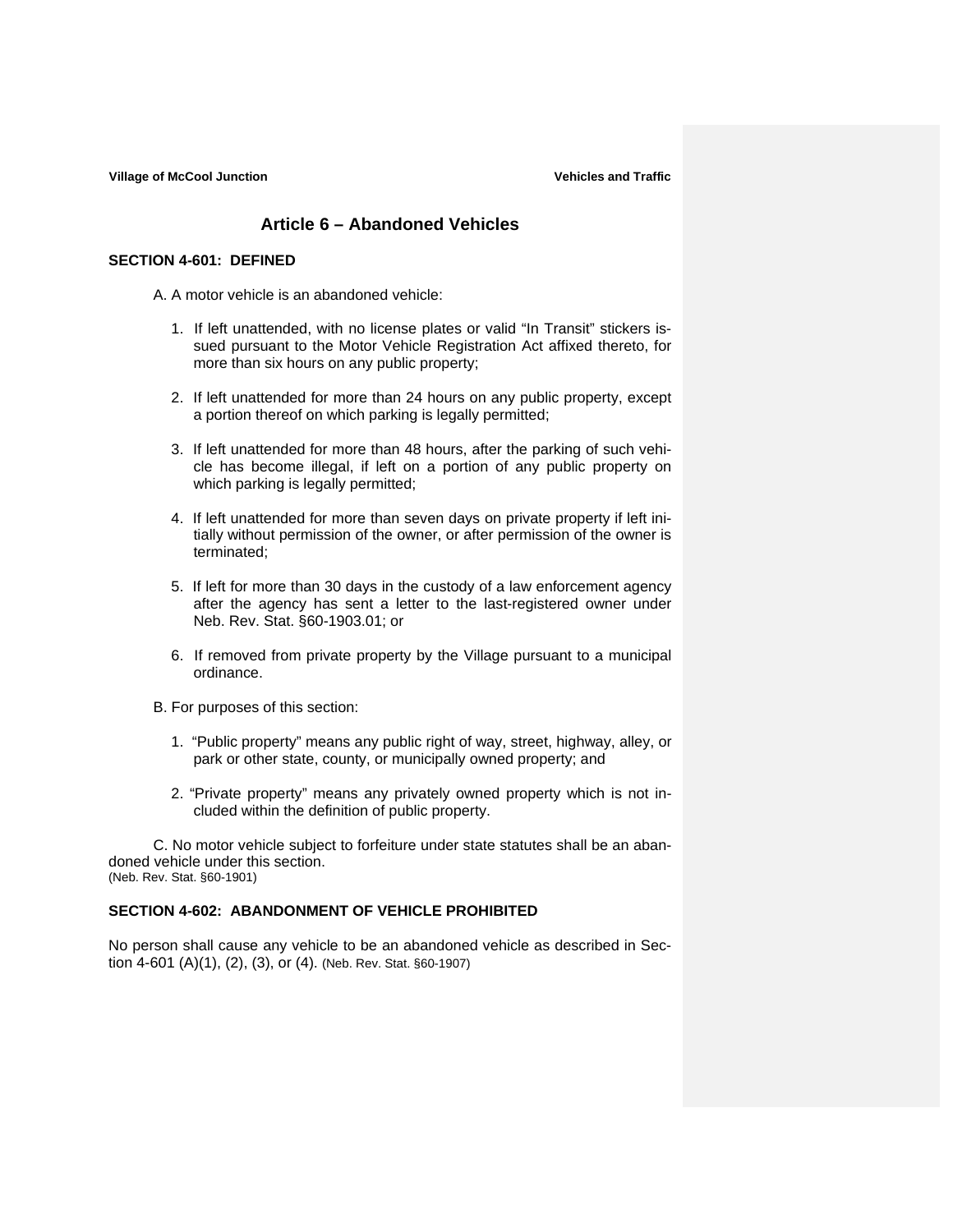## **SECTION 4-603: TITLE; VEST IN LOCAL AUTHORITY OR STATE AGENCY**

If an abandoned vehicle, at the time of abandonment, has no license plates of the current year or valid "In Transit" stickers issued pursuant to state statute affixed and is of a wholesale value, taking into consideration the condition of the vehicle, of \$250.00 or less, title shall immediately vest in the Village Board or state agency having jurisdiction thereof as provided in Section 4-606 (Custody). Any certificate of title issued under this section to the Village Board or state agency shall be issued at no cost to such authority or agency. (Neb. Rev. Stat. §60-1902)

## **SECTION 4-604: LOCAL AUTHORITIES; POWERS AND DUTIES**

 A. Except for vehicles governed by Section 4-603, the Village Board having custody of an abandoned vehicle shall make an inquiry concerning the last-registered owner of such vehicle as follows:

- 1. With license plates affixed, to the jurisdiction which issued such license plates; or
- 2. With no license plates affixed, to the Department of Motor Vehicles.

B. The Village Board shall notify the last-registered owner, if any, that the vehicle in question has been determined to be an abandoned vehicle and that, if unclaimed, either (1) it will be sold or will be offered at public auction after five days from the date such notice was mailed or (2) title will vest in the Village Board 30 days after the date such notice was mailed. If the agency described in subdivision (A)(1) or (2) of this section also notifies the Village Board that a lien or mortgage exists, such notice shall also be sent to the lienholder or mortgagee. Any person claiming such vehicle shall be required to pay the cost of removal and storage of such vehicle.

C. Title to an abandoned vehicle, if unclaimed, shall vest in the Village Board (1) five days after the date the notice is mailed if the vehicle will be sold or offered at public auction, (2) 30 days after the date the notice is mailed if the board will retain the vehicle, or (3) if the last-registered owner cannot be ascertained, when notice of such fact is received.

D. After title to the abandoned vehicle vests pursuant to subsection (C) of this section, the Village Board may retain for use, sell, or auction the abandoned vehicle. If the Board has determined that the vehicle should be retained for use, the board shall, at the same time that the notice, if any, is mailed, publish in a newspaper of general circulation in the Village an announcement that the Village Board intends to retain the abandoned vehicle for its use and that title will vest in the board 30 days after the publication.

# (Neb. Rev. Stat. §60-1903)

# **SECTION 4-605: LAW ENFORCEMENT AGENCY; POWERS AND DUTIES**

A local law enforcement agency which has custody of a motor vehicle for investigato-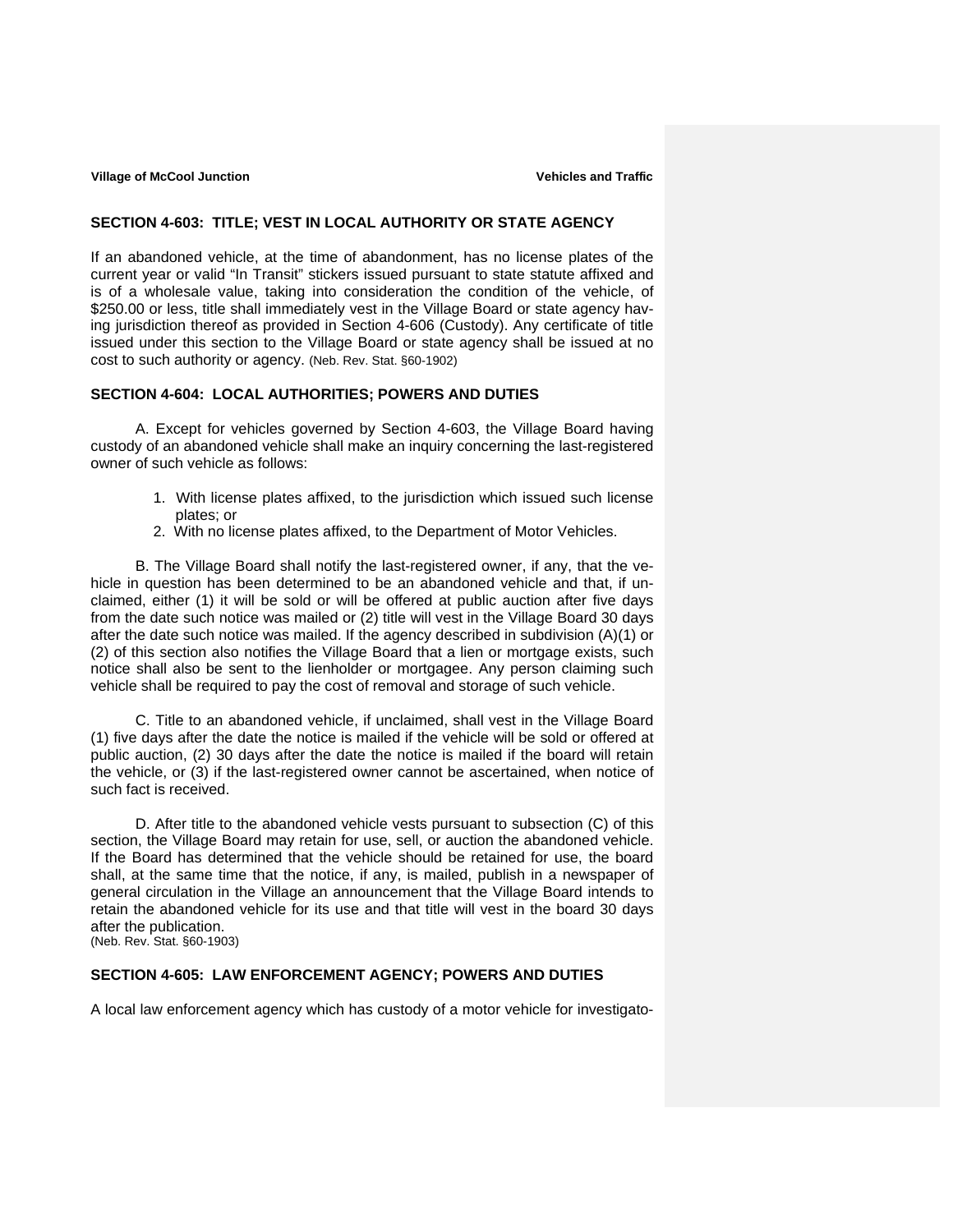ry purposes and has no further need to keep it in custody shall send a certified letter to each of the last-registered owners stating that the vehicle is in the custody of the said law enforcement agency, that the vehicle is no longer needed for law enforcement purposes, and that after 30 days the agency will dispose of the vehicle. This section shall not apply to motor vehicles subject to forfeiture under state statutes. No storage fees shall be assessed against the registered owner of a motor vehicle held in custody for investigatory purposes under this section unless the registered owner or the person in possession of the vehicle when it is taken into custody is charged with a felony or misdemeanor related to the offense for which the law enforcement agency took the vehicle into custody. If a registered owner or the person in possession of the vehicle when it is taken into custody is charged with a felony or misdemeanor but is not convicted, the registered owner shall be entitled to a refund of the storage fees. (Neb. Rev. Stat. §60-1903.01)

## **SECTION 4-606: CUSTODY; WHO ENTITLED**

If a state agency caused an abandoned vehicle described in Section 4-601 (A)(5) to be removed from public property, the state agency shall be entitled to custody of the vehicle. If a state agency caused an abandoned vehicle described in Section 4-601  $(A)(1)$ ,  $(2)$ ,  $(3)$ , or  $(4)$  to be removed from public property, the state agency shall deliver the vehicle to the Village Board, which shall have custody. The Board shall be entitled to custody of an abandoned vehicle if the said vehicle was abandoned in the Village. (Neb. Rev. Stat. §60-1904)

#### **SECTION 4-607: PROCEEDS OF SALE; DISPOSITION**

Any proceeds from the sale of an abandoned vehicle less any expenses incurred by the Village Board shall be held by the Board without interest for the benefit of the owner or lienholders of such vehicle for a period of two years. If not claimed within such two-year period, the proceeds shall be paid into the general fund of the Village. (Neb. Rev. Stat. §60-1905)

## **SECTION 4-608: LIABILITY FOR REMOVAL**

Neither the owner, lessee, nor occupant of the premises from which any abandoned vehicle is removed nor the Village shall be liable for any loss or damage to such vehicle which occurs during its removal or while in the possession of the Village or its contractual agent or as a result of any subsequent disposition. (Neb. Rev. Stat. §60-1906)

### **SECTION 4-609: DESTROY, DEFACE, OR REMOVE PARTS; UNLAWFUL; EXCEPTION; VIOLATION; PENALTY**

No person other than one authorized by the Village Board shall destroy, deface, or remove any part of a vehicle which is left unattended on a highway or other public place without license plates affixed or which is abandoned. Anyone violating this section shall be guilty of a Class V misdemeanor. (Neb. Rev. Stat. §60-1908)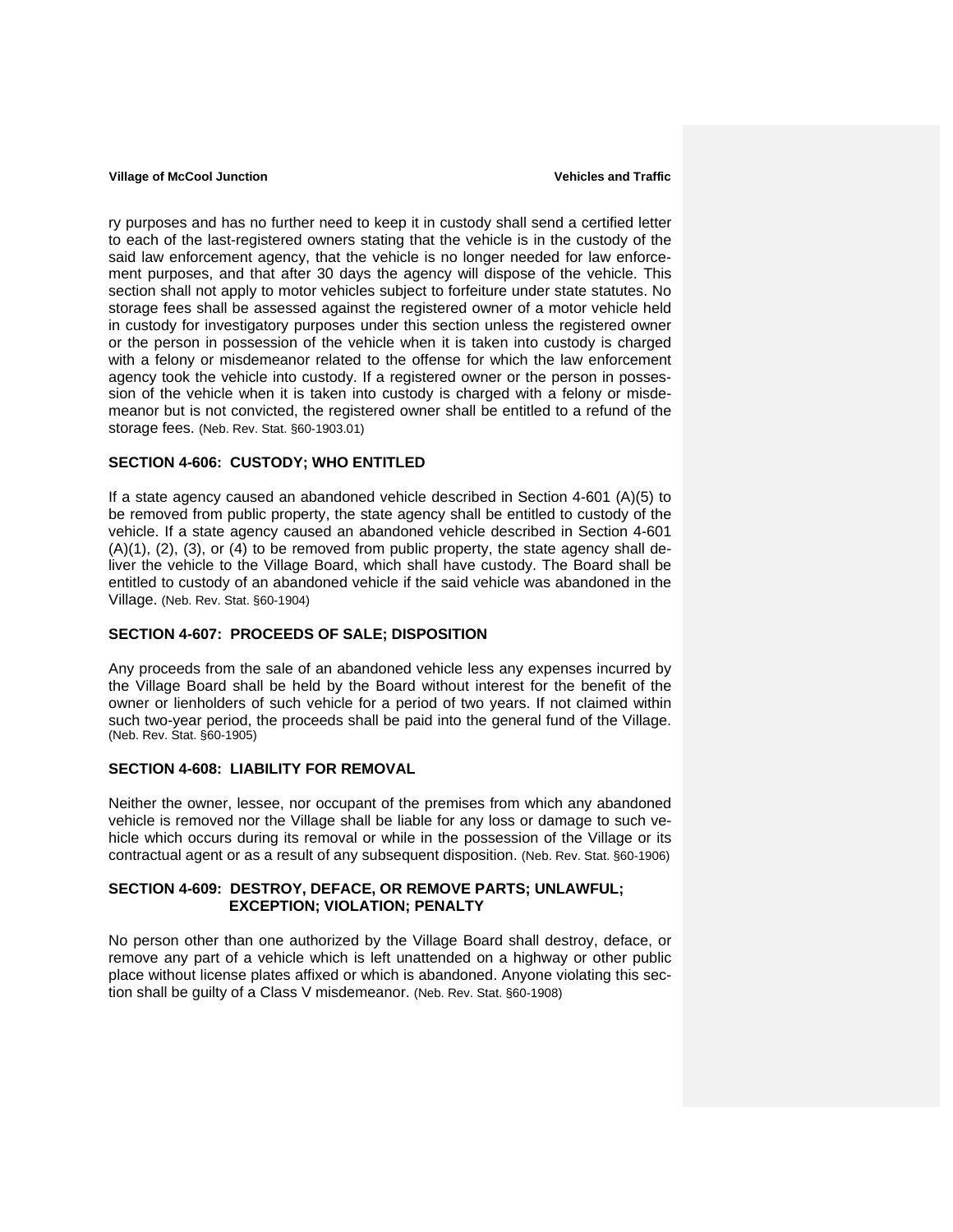## **SECTION 4-610: COSTS OF REMOVAL AND STORAGE; LAST REGISTERED OWNER LIABLE**

The last registered owner of an abandoned vehicle shall be liable to the Village Board for the costs of removal and storage of such vehicle. (Neb. Rev. Stat. §60-1909)